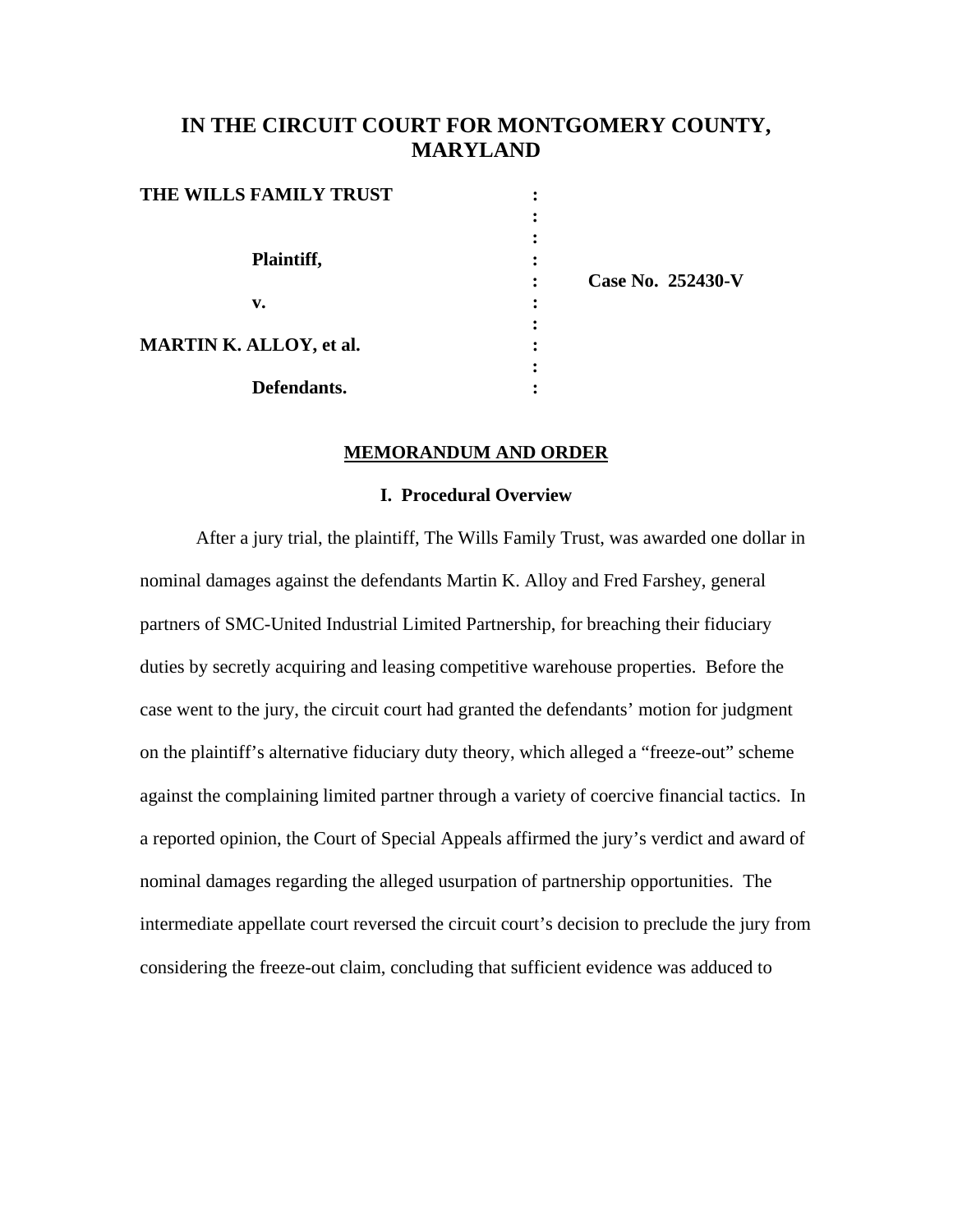present the claim to the fact-finder, and remanded the case for further proceedings. *Alloy v. Wills Family Trust,* 179 Md. App. 255 (2008).<sup>1</sup>

On September 23, 2008, this complex limited partnership dispute was specially assigned to the undersigned circuit court judge (DE # 300) for a partial re-trial, consistent with the decision and mandate of the Court of Special Appeals. To that end, the court held a scheduling conference on October 16, 2008, and, after conferring with counsel, entered a scheduling order (DE # 309) to control future proceedings in the case.

Recognizing that the decision of the intermediate appellate court opened the door for a new trial on the freeze-out claim and, potentially, other claims not submitted to the jury in the first trial under the Third Amended Complaint, which had been stricken by the trial judge *Id*. at 314-16, the court inquired of plaintiff's counsel at the scheduling conference regarding any further amendments to its complaint. *Id*. at 314-16. Counsel for the plaintiff advised that one further amended complaint was contemplated, and it was agreed that any such amendment would be filed by October 24, 2008, in order to avoid any delay of the trial. The two-week jury trial in this case is scheduled to begin on May 26, 2009.

The plaintiff filed a Fourth Amended Complaint on October 24, 2008 (DE # 308) and cured a defect regarding its damages prayer by an amendment by interlineation on November 5, 2008. (DE # 317). The Fourth Amended Complaint named Alloy, Farshey and SMC-V Street Limited Partnership as defendants.

 $<sup>1</sup>$  In this regard, the Court of Special Appeals concluded only that the evidence was legally</sup> sufficient to withstand a motion under Rule 2-519, not that the jury was required to find in the plaintiff's favor on the freeze-out claim. *Id.* at 313-14. Whether or not a general partner has breached his duty of loyalty to a limited partner is a fact dominated question. *See Weaver v. Zenimax Media, Inc*., 175 Md. App. 16, 55 (2007).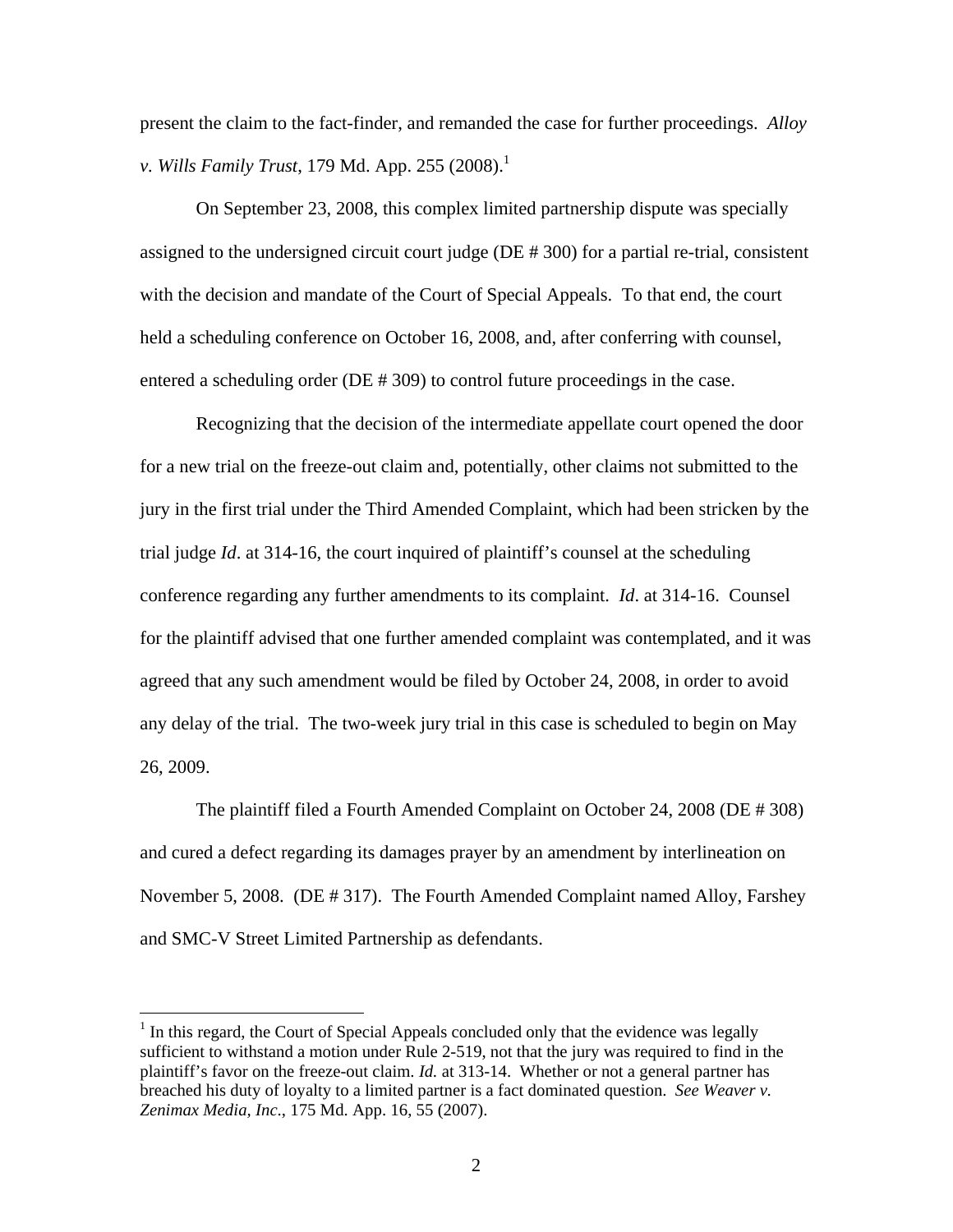Count One alleged the freeze-out scheme by Alloy and Farshey, which had not been submitted to the jury in the first trial. Count Two alleged that all defendants failed to fairly consider an offer by Sheridan Development Company, LLC, in August 2005, to buy partnership property for \$48.9 million. Count Three alleged the improper consideration by the defendants of an \$48 million offer to purchase partnership property from BECO Management, Inc. in September 2005. Count Four alleged that the defendants did not give good-faith consideration to the plaintiff's buy-sell offer in May 2006 to purchase their share for \$15.8 million. Count Five alleged that Alloy and Farshey have continued to improperly compete with the limited partnership by owning certain warehouse properties despite the jury's finding in the first trial. Count Six sought dissolution of the limited partnership. Count Seven asked the court to judicially dissociate Alloy and Farshey from the limited partnership. The Fourth Amended Complaint, as amended by interlineation, sought \$11.3 million in compensatory damages and a panoply of equitable relief. $<sup>2</sup>$ </sup>

The defendants answered the Fourth Amended Complaint on November 10, 2008 (DE # 318). Along with their Answer, the defendants filed a Counterclaim. (DE # 319). The Counterclaim sought reimbursement for costs and attorneys' fees under a June 1994 Estoppel Certificate and Article XXII of the December 1985 Partnership Agreement. In addition to a declaratory judgment, the defendants seek \$2 million in money damages.

On December 3, 2008, in response to the Counterclaim, the plaintiffs filed a Fifth Amended Complaint (DE # 329). The Fifth Amended Complaint added a new prayer for relief, a \$20 million claim for punitive damages.

 $2^2$  The decision of the Court of Special Appeals held out the possibility that the circuit court could consider, on remand, equitable remedies in the event of a decision favorable to the plaintiff on its freeze-out claim. *Id*. at 317. These matters will be discussed *infra.*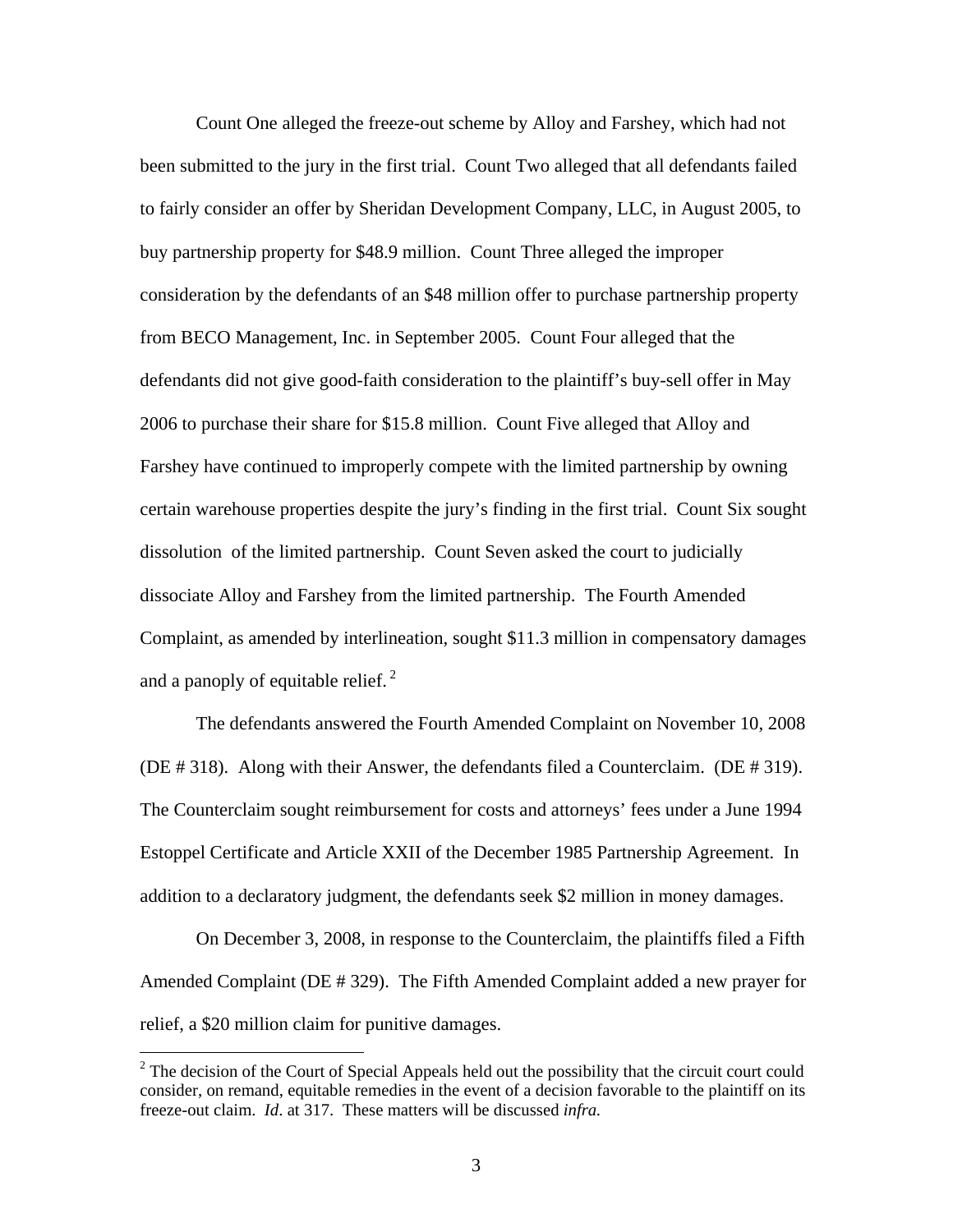The defendants have moved to dismiss Counts Six and Seven of the Fourth Amended Complaint, the dissolution and disassociation counts. (DE # 320). The plaintiff has moved to dismiss the defendants' Counterclaim. (DE # 344). The defendants have moved to dismiss the Fifth Amended Complaint asking, in essence, the court to strike the new prayer for punitive damages. (DE # 349).

The court held a hearing on all pending motions on January 16, 2009. No further hearing is necessary and the motions are ripe for decision.

# **II. The Fifth Amended Complaint**

### A. The Timing of The Fifth Amended Complaint

 $\overline{a}$ 

Under Rule 2-341(a),<sup>3</sup> leave of court to amend a pleading is not required if the amendment is filed no later than 30 days before a scheduled trial date. The filing of the Fifth Amended Complaint in this case did not violate Rule 2-341(a). Moreover, the court is mindful of language in appellate cases suggesting that virtually all amendments must be allowed – even late blooming amendments -- absent a showing of actual prejudice by the party against whom the amended pleading is offered. *See generally Prudential Securities, Inc. v. E-Net, Inc*., 140 Md. App. 194, 230-34 (2001).

However, the plaintiff's Fifth Amended Complaint, filed on November 19, 2008, did violate the scheduling order in this case, which required that all further amendments of the complaint be filed by October 24, 2008, absent leave of court. Entered under Rule 2-504, the scheduling order stated quite clearly that any proposed modifications of the

<sup>&</sup>lt;sup>3</sup> Rule 2-341 replaced Rule 320 in 1984 during a major overhaul of the Maryland Rules. Rule 320, unlike Rule 2-341, expressly required leave of court to amend a pleading, but noted that "leave to amend shall be freely granted in order to promote justice." *Robertson v. Davis*, 271 Md. 708, 710 (1974). In the context of Rule 320, the Court of Appeals established "the well settled principle that whether to permit an amendment rests within the sound discretion of the trial judge, and this discretion is subject to review on appeal only for its abuse . . . ." *Id*.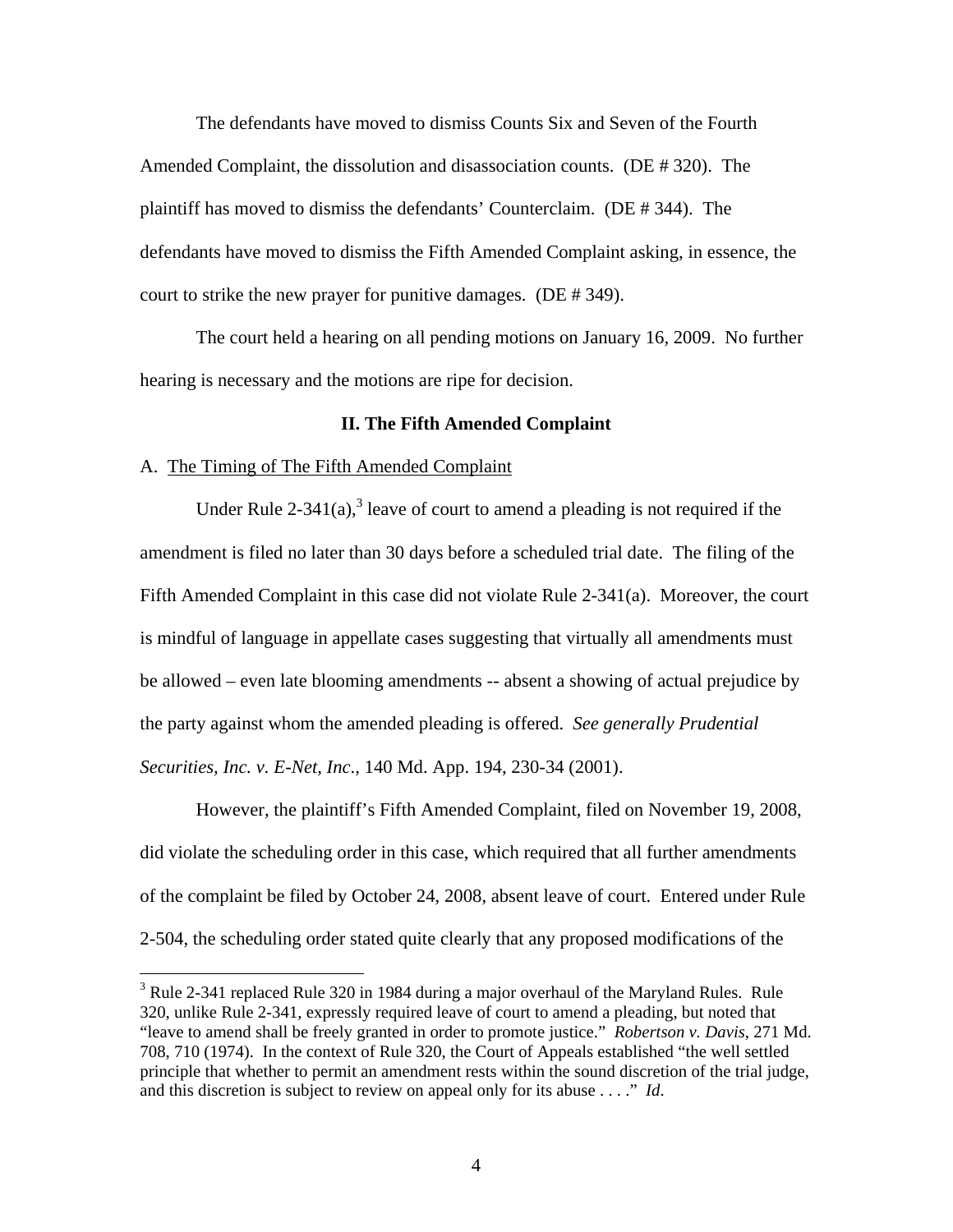order's time limits "must be submitted to the court for approval before the expiration of the compliance date." The court admonished that the failure to do so could result in, among other things, "the striking of a pleading."

Judge Thieme cogently commented that the purpose of scheduling orders "is twofold: to maximize judicial efficiency and minimize judicial inefficiency." *Naugthton v. Bankier*, 114 Md. App. 641, 653 (1997). The Court of Appeals went on to explain that:

> Though such orders are generally not unyieldingly rigid as extraordinary circumstances which warrant modification do occur, they serve to light the way down the corridors which pending cases will proceed. Indeed, while absolute compliance with scheduling orders is not always feasible from a practical standpoint, we think it quite reasonable for Maryland courts to demand at least substantial compliance, or at the barest minimum, a good faith and earnest effort toward compliance.

*Id. See also Lowrey v. Smithsburg EMS*, 173 Md. App. 662, 678 (2007).

 Although the plaintiff did not seek or obtain leave of court before filing the Fifth Amended Complaint, it offered a reason for the late filing: its claim for punitive damages did not "ripen" until the defendant filed their "frivolous" counterclaim on November 10, 2008.

 Notwithstanding the seeming generosity of Rule 2-341(a), late blooming amendments which seek new forms of relief -- particularly those made in violation of a scheduling order -- bump up against the important rule that all parties should go to trial being fully informed of all of the operative facts, especially in a complex case, such as this, where the trial date has been fixed. *See generally Food Lion, Inc. v. McNeill*, 393 Md. 715, 718 (2006). The defendants were essentially ambushed, shortly before trial, with a \$20 million dollar claim for punitive damages. This kind of practice is exactly what scheduling orders are designed to prevent. "This is not simply a matter of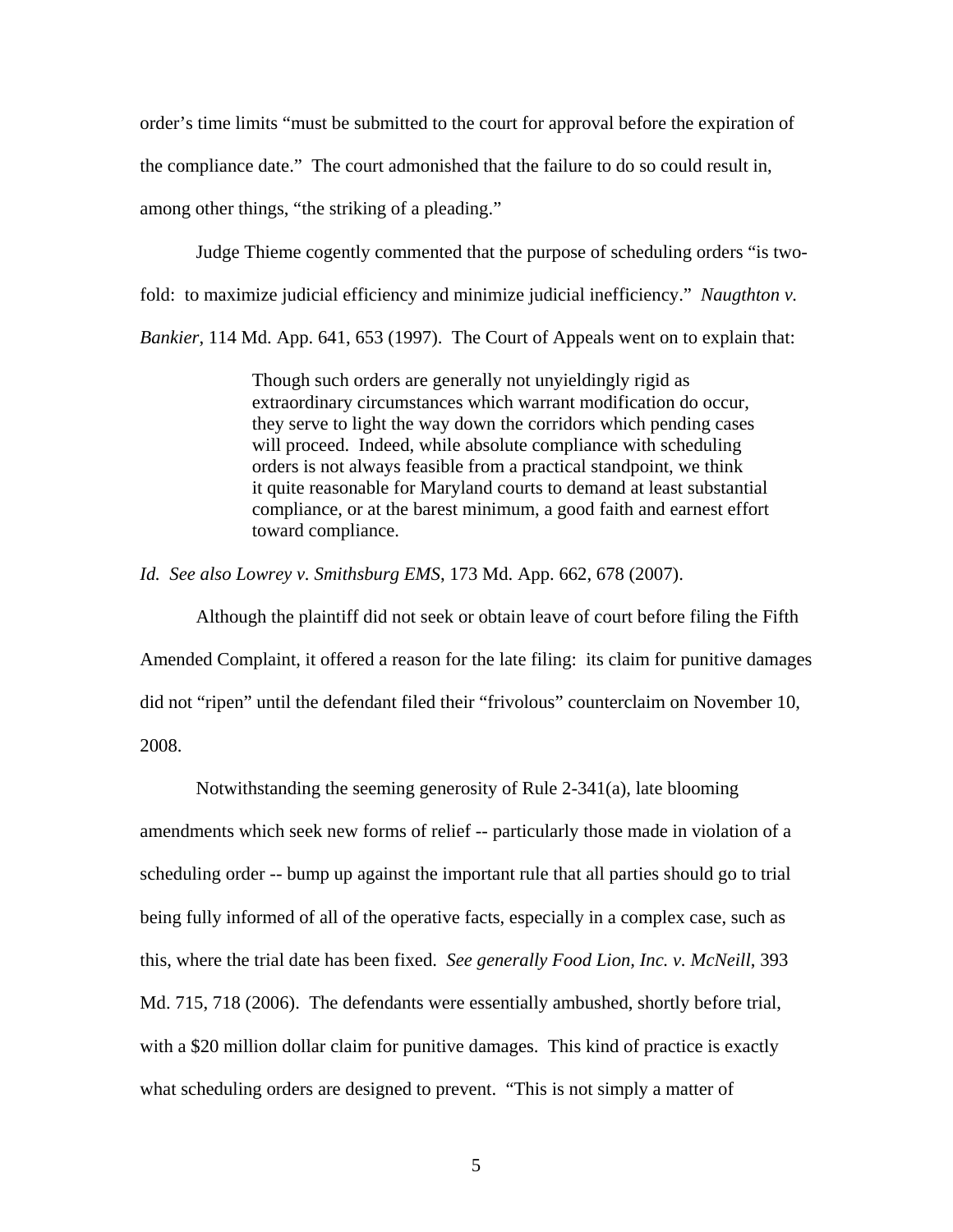unwarranted adherence to some technical rules. It is a matter of basic fairness and of assuring that litigation is pursued in an efficient and professional manner." *Marcantonio v. Moen*, 406 Md. 395, 419 (2008)(Wilner, J., concurring).

Nevertheless, this court will not strike the Fifth Amendment Complaint simply because it was filed in violation of the scheduling order. However, counsel in this case are put on notice, once again, that this member of the circuit court, going forward, will not allow late blooming amendments, or other violations of the scheduling order, particularly those which border on the eve of trial. Moreover, any further violations of the Maryland Rules or orders of this court may result in sanctions, including the dismissal of claims or defenses, the application of issue or claim preclusion, and a limitation on or exclusion of trial evidence. *See generally Rodriguez v. Clarke*, 400 Md. 39, 56-57 (2007); *North River Ins. Co. v. Mayor & City Council of Baltimore*, 343 Md. 34, 70 (1996). *See also General Motors Corp. v. Seay*, 388 Md. 341, 356 (2005) (the Court of Appeals has made it quite clear that the Rules "are 'precise rubrics,' which are to be strictly followed."); *Brown v. Fraley*, 222 Md. 480, 483 (1960) ("The Rules are established to promote the orderly and efficient administration of justice and are to be read and followed.").

#### B. The Substance of the Punitive Damages Claim

"When moving to dismiss, a defendant is asserting that, even if the allegations of the complaint are true, the plaintiff is not entitled to relief as a matter of law." *Heist v. Eastern Savings Bank, FSB*, 165 Md. App. 144, 148 (2005). In deciding whether to dismiss a claim under Rule 2-322(b), the circuit court "must assume the truth of all wellpleaded relevant and material facts as well as all inferences that reasonably can be drawn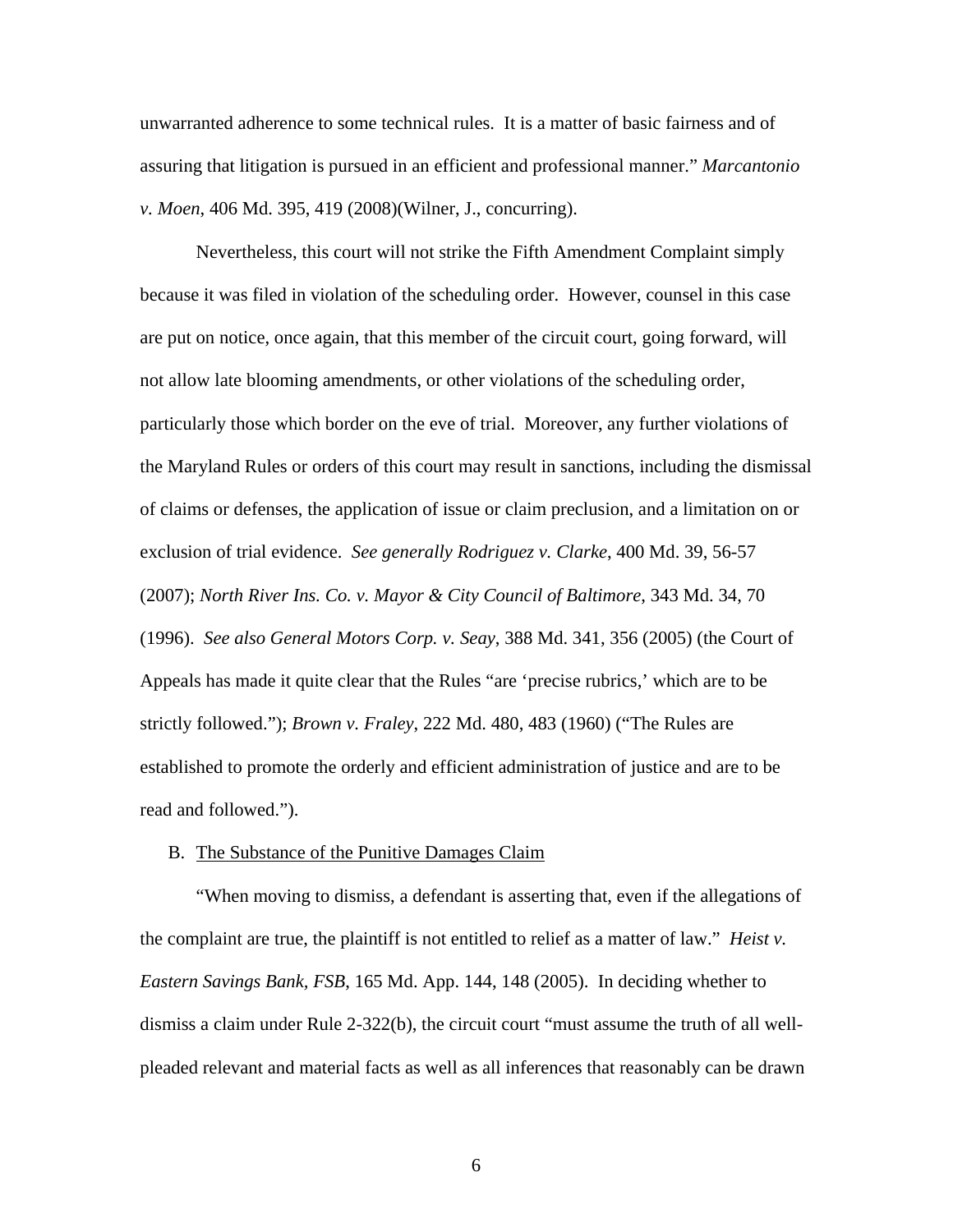therefrom. Dismissal is proper only if the facts alleged fail to state a cause of action." *A.J. Decoster Co. v. Westinghouse Electric Corp*., 333 Md. 245, 249 (1994).

The reference by Chief Judge Robert Murphy in *A.J. Decoster* to "facts" is particularly important. The court credits facts and reasonable inferences from those facts, but not "conclusory charges that are not factual allegations." *Morris v. Osmose Wood Preserving*, 340 Md. 519, 531 (1995). Moreover, "any ambiguity or uncertainty in the allegations bearing on whether the complaint states a cause of action must be construed against the pleader." *Sharrow v. State Farm Mutual*, 306 Md. 754, 768-69 (1986). Although Maryland has abandoned code pleadings, it has not adopted the notice pleading standard of Federal Rule 8(a).<sup>4</sup> See Ver Brycke v. Ver Brycke, 379 Md. 669, 696-97 (2004). This is clear from the text of Rule 2-303(b) and Rule 2-305. P. NIEMEYER & L. SCHUETT, MARYLAND RULES COMMENTARY 176-77, 184 (3d ed. 2003).

Adherence to fact pleading has special importance in connection with claims for punitive damages in this court's view. According to the Court of Appeals: "[I]n order to properly plead a claim for punitive damages, a plaintiff must make a specific demand for that relief in addition to a claim for damages generally, as well as allege, in detail, facts that, if proven true, would support the conclusion that the act complained of was done with 'actual malice.' Nothing less will suffice." *Scott v. Jenkins*, 345 Md. 21, 37 (1997). The reason for this requirement is manifest in the context of a claim for punitive damages, which requires proof of actual malice by clear and convincing evidence. *See Owens-Illinois v. Zenobia*, 325 Md. 420, 460 (1992).

<sup>&</sup>lt;sup>4</sup> It remains to be seen whether the Supreme Court actually has retreated from the generous construction of Rule 8(a), Fed. R. Civ. P., formulated in *Conley v. Gibson*, 355 U.S. 41, 47 (1957). *See, e.g., Erickson v. Pardus*, 551 U.S. 89 (2007); *Bell Atlantic Corp. v. Twombly*, 550 U.S. 544 (2007); *see also Iqbal v. Hasty*, 490 F.3d 143, 155 (2d Cir. 2007).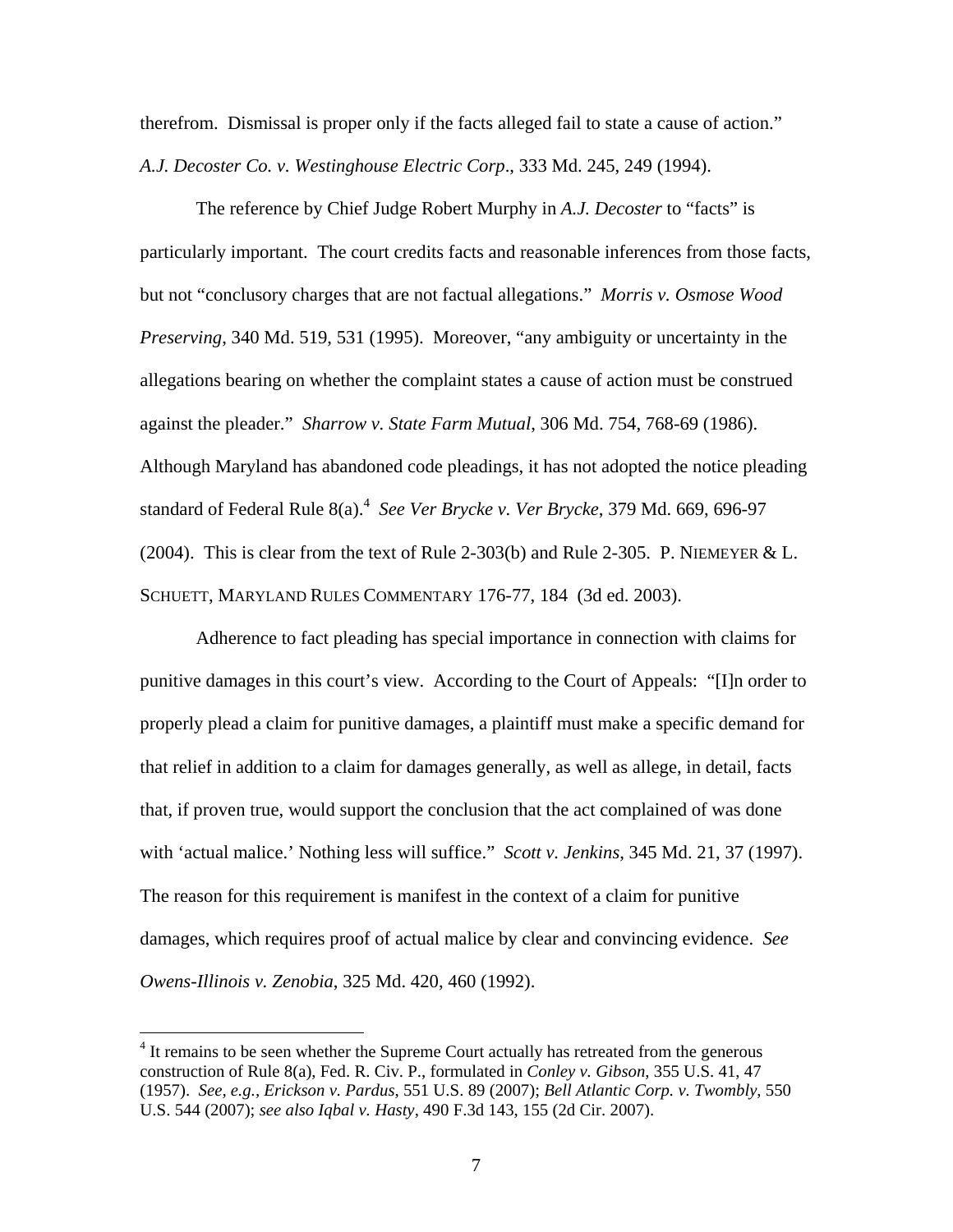The facts set forth in the complaint must be sufficient to establish, if true, not only that the defendant (1) acted and (2) acted improperly in committing the underlying tort but, as well, (3) acted with actual intent to harm or injure the plaintiff, as that phrase has been judicially defined in deciding whether there is actual malice. In other words, the facts simply showing the intent to do the tortuous act complained of generally is not sufficient. There must be facts showing that the actor engaged in the conduct in issue (conduct which is otherwise already tortious) with actual malice. *See Montgomery Ward v. Wilson,* 339 Md. 701, 733-36 (1995); *Ellerin v. Fairfax Savings*, F.S.B., 337 Md. 216, 240-41 (1995); *Alexander & Alexander Inc. v. B. Dixon Evander & Assoc.*, 336 Md. 635, 653, 652-58 (1994). Otherwise, nearly every garden variety breach of fiduciary duty claim (or other tort) would, without more, give rise to a claim for punitive damages, a result the common law surely does not contemplate. *See W. Prosser & W. Keaton on Torts*, § 2 at 9-11 (5<sup>th</sup> ed. 1984).<sup>5</sup>

The plaintiff contends that the factual allegations of the Fifth Amended Complaint adequately plead facts showing actual malice. The defendants contend that the factual allegations of the pleading are legally insufficient. Specifically, the defendants note that the only new factual allegation in the Fifth Amended Complaint (omitted from the Fourth Amended Complaint and earlier iterations) is the defendants' recently filed counterclaim seeking reimbursement for costs and attorneys' fees.

 $<sup>5</sup>$  The court is aware, in the context of a claim for fraud, that false statements of material fact</sup> made with the actual intent to deceive are sufficient to prove actual malice and thus support punitive damages, but there is no such fraud claim alleged in this case. *See Ellerin*, 337 Md. at 240; *Meritt v. Craig,* 130 Md. App. 350, 370 (2000). Hence, proof of the defendants' breach of fiduciary duties, absent a showing of actual malice, will not sustain a claim for punitive damages.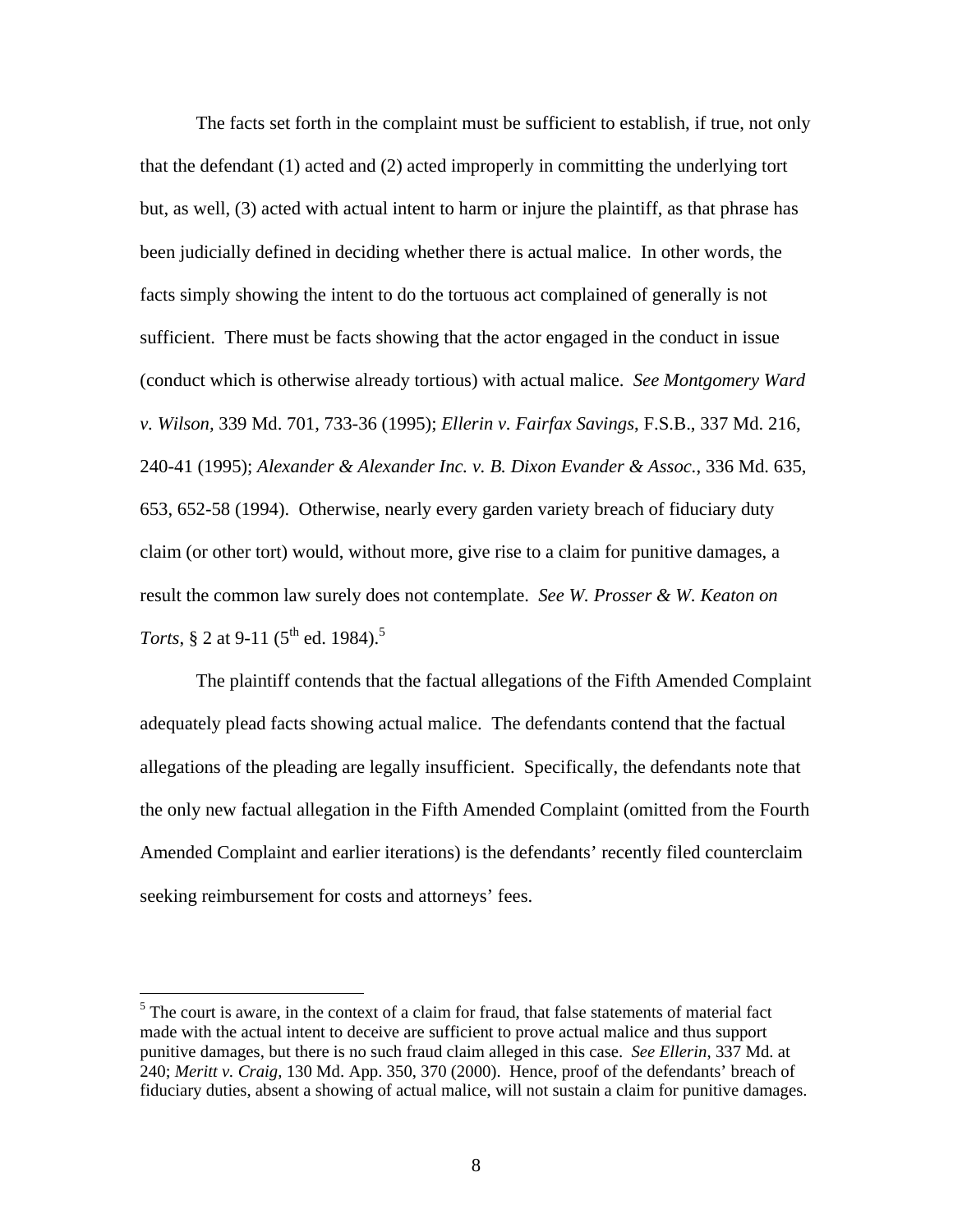The gist of the plaintiff's underlying claim, as well as the basis for its prayer for punitive damages, is that the defendants have breached their fiduciary duties in attempting to freeze-out the plaintiff from its economic interest in the limited partnership. Implicitly, the plaintiff contends that the defendants have been and are continuing to pursue their own business interests to the economic disadvantage of the plaintiff.

The plaintiff's specific allegations regarding the nature and extent of the alleged freeze-out and related conduct are summarized in paragraph 59 of the Fifth Amended Complaint. The plaintiffs aver that: (1) the defendants are trying to force the plaintiff to sell its 38% interest in the partnership for only a fraction of its true value; (2) the defendants have subjected the plaintiff to "phantom" income tax liabilities;  $(3)$  the defendants refused to provide tangible economic benefits to the plaintiff until the plaintiff complained; (4) defendant Alloy once stated (in September 2003) that the plaintiff would never receive an offer for its 38% interest of more than \$1 million dollars; (d) defendant Alloy made a baseless demand in October 2005 for reimbursement of nearly \$500,000 with respect to the June 1994 Estoppel Certificate; (5) the purpose of the defendants' filing the \$2 million counterclaim is to oppress the plaintiff; (6) the defendants have refused to give good faith consideration to third party offers the plaintiff brought to the defendants to purchase partnership properties; (7) the defendants usurped partnership

 $6$  At oral argument, counsel for the plaintiff was unable to tell the court whether or not the income tax adjustments were or were not legally correct under the Internal Revenue Code, or any other applicable accounting principles. The court recognizes that the Court of Special Appeals commented that even a lawful act and one that is specifically authorized by the limited partnership agreement nonetheless may be oppressive and result in a finding of a breach of fiduciary duty. *Alloy*, 179 Md. App. at 304. But it is difficult to comprehend how a lawful act, especially one in compliance with an express contractual undertaking, may serve as the predicate for an award of punitive damages.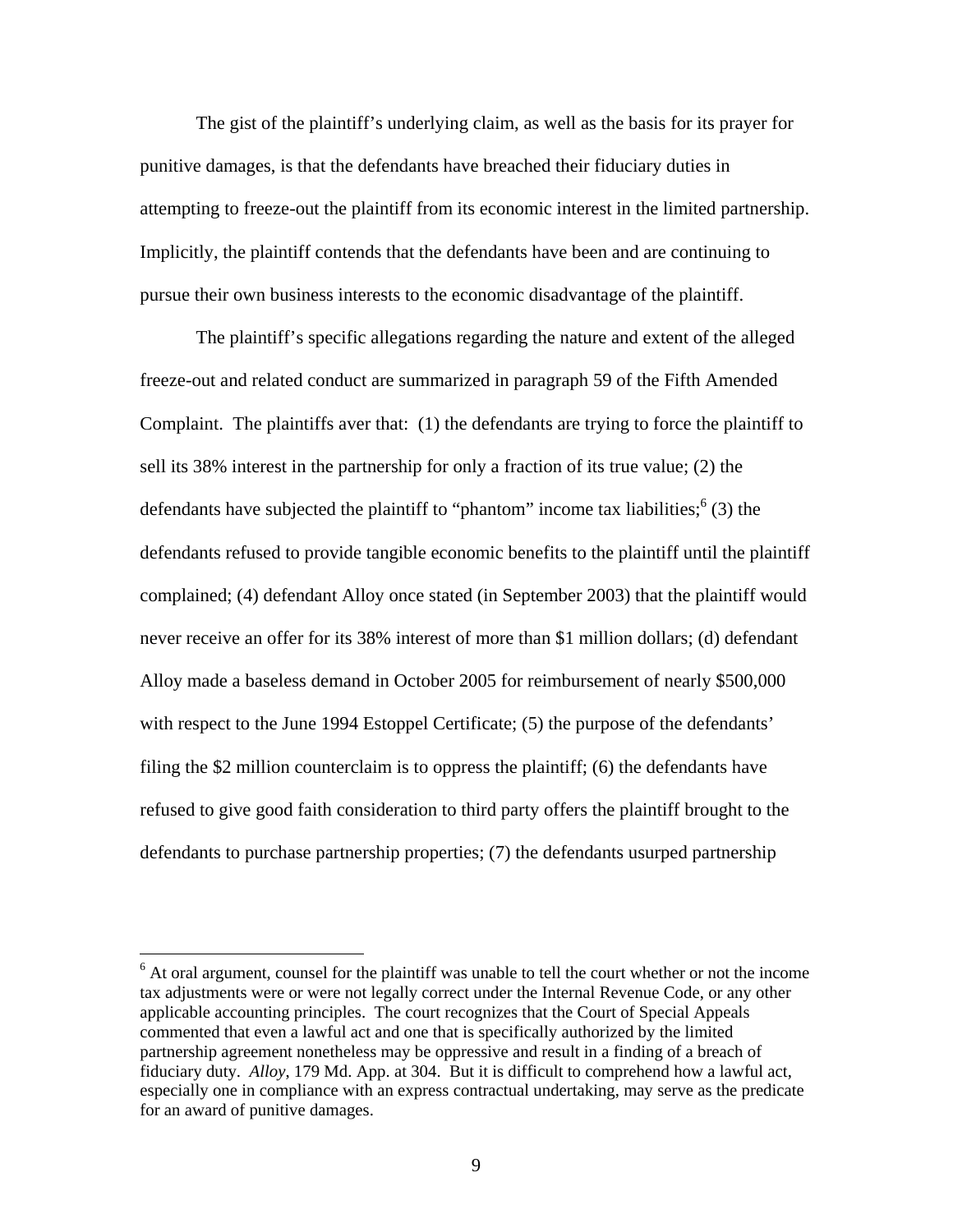opportunities and have refused to disgorge them despite the jury's verdict after the first trial and award to the plaintiff of \$1.00 in damages.

These facts, along with the reasonable inferences that may be drawn from these facts, even if true and proven at trial, do not support a claim for punitive damages and, moreover, do not sufficiently plead actual malice as that term has been judicially defined. *Scott v. Jenkins*, 345 Md. at 34, 37.

The plaintiff relies principally on *Darcars v. Borzym*, 379 Md. 249 (2004) and *Homa v. Friendly Mobile Manor*, 93 Md. App. 337 (1992) for their contention that the facts plead show actual malice. *Darcars* is readily distinguishable. In that case, the plaintiff sued for the tort of conversion after an automobile he contracted to purchase was repossessed. When the dealer refused to return the automobile, the plaintiff asked for the return of his down-payment, along with certain personal property that had been left in the car. The dealership simply refused, even though the car had been recovered. Several of the dealer's employees made derogatory statements about the plaintiff and his father. At trial, the jury concluded that the dealer had converted both the plaintiff's down-payment and the personal property located inside the vehicle when it was repossessed. The jury made a specific finding that Darcars had acted with actual malice and awarded punitive damages.

The Court of Appeals held that the evidence of actual malice was legally sufficient to support an award of punitive damages. Specifically, the Court of Appeals held that when, as in *Darcars*, "the defendant converts property with a consciousness of the wrongfulness of that conversion, he or she possesses the requisite improper motive to justify the imposition of punitive damages." 379 Md. at 266. The Court concluded that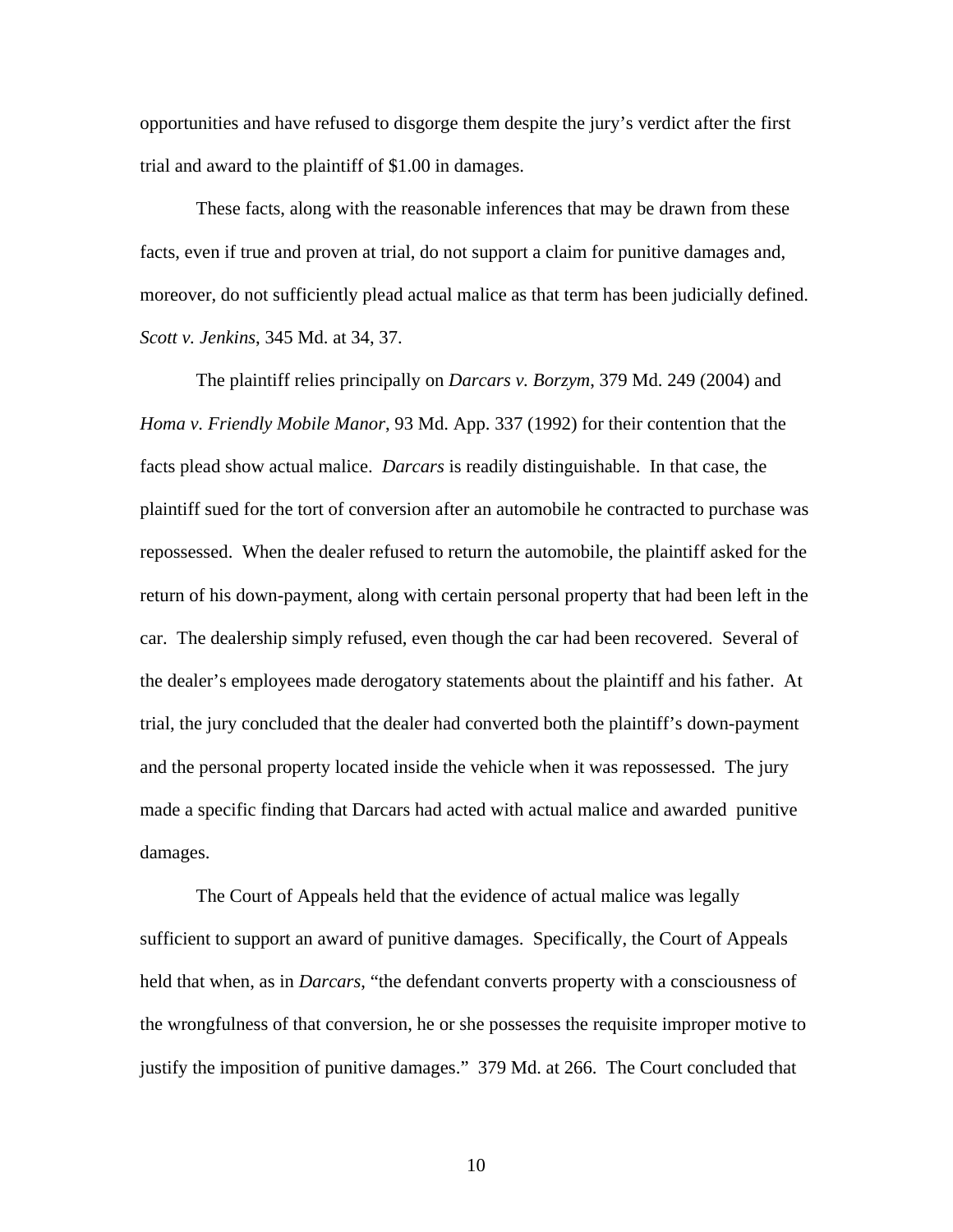the conduct of the dealership's employees in intentionally refusing to return the plaintiff's down-payment and his personal property *after* it had repossessed the car, coupled with numerous disparaging comments directed to the plaintiff and his father when they tried to reclaim the property, "was sufficient to support the jury's finding of actual malice." *Id*. at 267.

*Homa* too is distinguishable. In that case, a lawyer was found to have committed fraud when he failed to disclose to his client that he had an interest in certain realty that the client agreed to purchase and, in addition, that the lawyer knowingly made false statements to his client about assuming certain installment loans. On these facts, the intermediate appellate court had no difficulty concluding that the finding of fraud, coupled with the lawyer's breach of duty to his client, sufficed to show actual malice. *Homa*, 93 Md. App. at 357.

The factual allegations of the Fifth Amended Complaint show at best, if believed, no more than a breach of fiduciary duty by a general partner to a limited partner. *See Della Ratta v. Larkin*, 382 Md. 553, 577-80 (2004) (affirming circuit court's finding of breach of fiduciary by a general partner in making capital calls on withdrawing limited partners after assuring them that he would pursue alternate financing options).<sup>7</sup> But not every business disagreement among partners, general or limited, rises to the level of "actual malice" simply because the parties are at odds over the operation of the business, the application of the limited partnership agreement or the fair share of the pie. *Cf. Lerner v. Lerner Corp*., 132 Md. App. 32, 48-59 (2000) (holding that a reverse stock split

<sup>&</sup>lt;sup>7</sup> In *Della Rata*, the Court of Appeals expressly declined to decide whether the business judgment rule applied to partnerships. *Id*. at 579.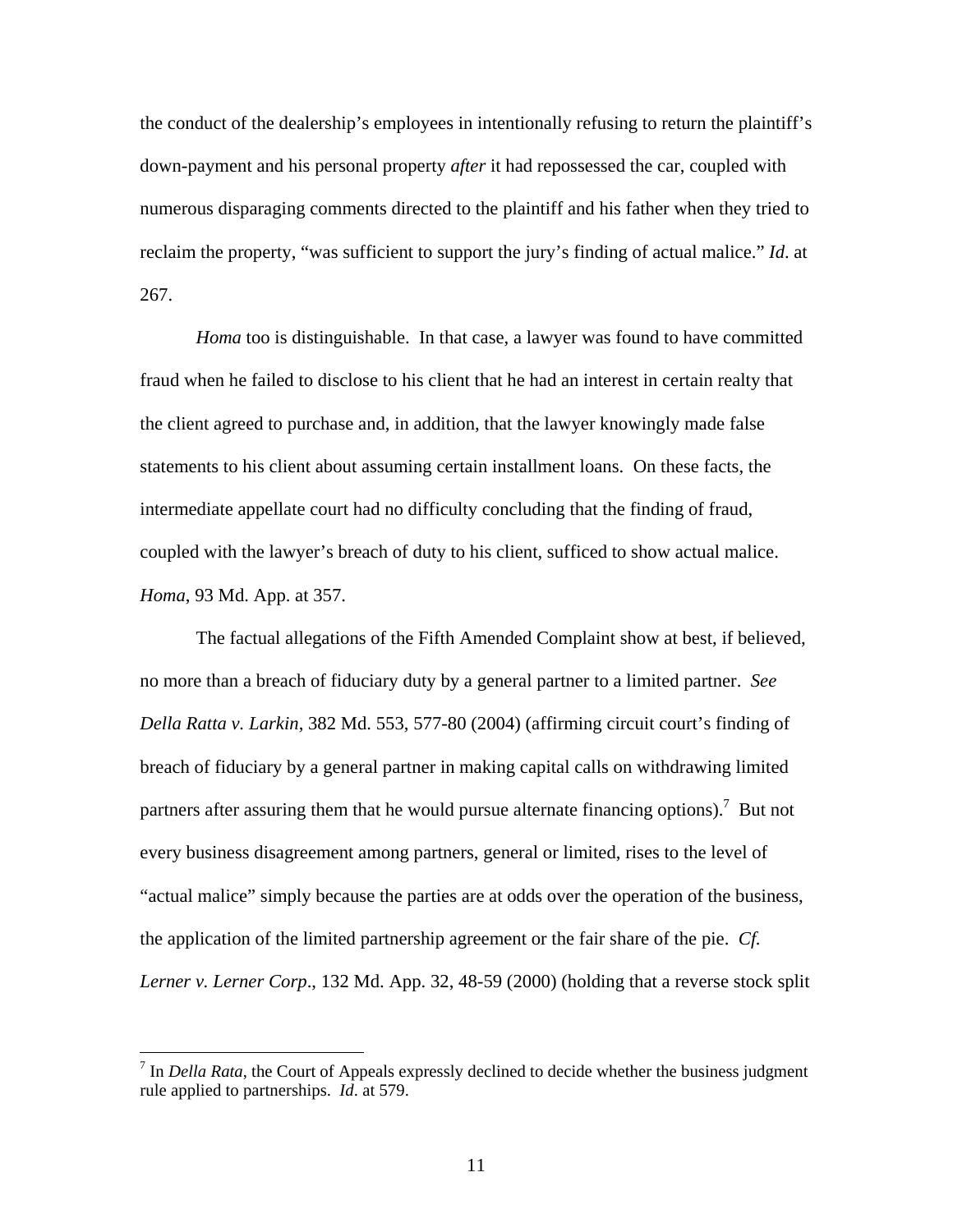that had the effect of eliminating the minority shareholder in a closely held corporation was proper).

The fact that a general partner wants to operate the enterprise in a certain way and, consistent with the contractual undertakings in the limited partnership agreement, generate less free cash flow than demanded or desired by limited partners, does not, without more, equate that conduct with an intent to injure sufficient to constitute actual malice. *See K & K Management v. Lee,* 316 Md. 137, 177 (1989). In *Clancy v. King*, 405 Md. 541 (2008), the Court of Appeals gave some deference to the terms of the limited partnership agreement in deciding whether there was a breach of duty, aptly noting: "Limited partnership agreements are more likely to be the result of extensive arm's-length negotiations and thus involve business venturers in a better position to bargain for various terms modifying fiduciary duties than the purchasers of mere stock in a corporation, especially a publically-traded one." *Id.* at 555. Although general partners have a duty to treat limited partners fairly and in accordance with the partnership agreement, they do not act with actual malice simply because they disagree with the limited partners' business suggestions or act in ways that do not maximize the limited partners' cash flow or other distributions. *See Della Rata*, 382 Md. at 578-79. *Cf*. *Hoffman v. United Iron*, 108 Md. App. 117, 148 (1996) ("Proof that a party acted to pursue his or her own selfish business interests at the expense of others is not, itself, sufficient proof of actual malice."). *See also Aeropesca, Ltd. v. Butler Aviation*, 44 Md. App. 610, 626-67, *cert. denied*, 287 Md. 749 (1980) (punitive damages not allowed absent actual malice).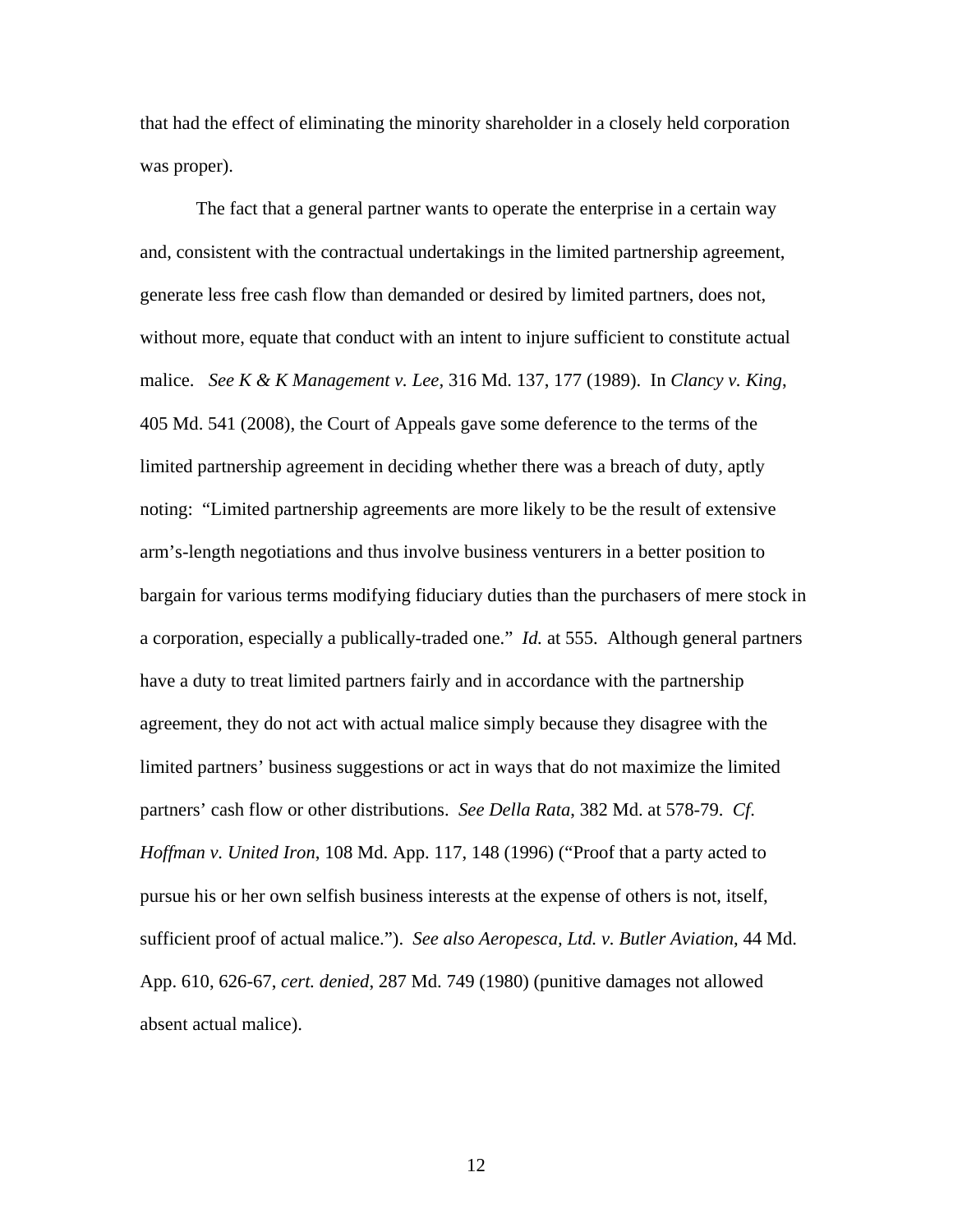A limited partner is not really a partner. Instead "he is an investor in the partnership venture, without authority to participate in the management of the business; his liability is limited to the amount of his stated capital contribution. The relationship between the general and limited partner is a fiduciary one – a relation of trust – similar to that existing between a corporate director and a shareholder." *Klein v. Weiss*, 284 Md. 36, 59 (1978). To allow the punitive damage claim in this case to go forward would mean, conceptually, that nearly every breach of fiduciary duty by a general partner to a limited partner would subject the wrongdoer to punitive damage liability, even in the absence of fraud. $8$  Such a result is not consistent with the requirement in every case seeking punitive damages that a plaintiff plead and prove actual malice. *Zenobia*, 325 Md. at 460. If the plaintiff's evidence of actual malice is legally insufficient, a claim for punitive damages may not be submitted to a jury. *See United States Gypsum Co. v. Mayor & City Council of Baltimore*, 336 Md. 145, 188-94 (1994); *Schreiber v. Cherry Hill Const*. Co., Inc., 105 Md. App. 462, 492-93 (1995).

"A trial court has discretion to dismiss a claim with prejudice if it fails to state a claim that could afford relief." *Pulte v. Parex*, 174 Md. App. 681, 727 (2007). In other words, further amendment of a claim can be precluded if such would be futile. *Gaskins v. Marshall Craft Associates, Inc.,* 110 Md. App. 705, 715-16 (1996). This is consistent with federal practice under Rule 15 of the Federal Rules of Civil Procedure. *See e,g*., *Perkins v. United States*, 55 F.3d 910, 917 (4th Cir. 1995); *Kandel v. Smoker*, 783 F. Supp. 948, 949 (D. Md. 1991). For example, in *Tomran, Inc. v. Passano*, 391 Md. 1, 21-

 $8$  The Court of Appeals description of the plaintiff's freeze-put claim viewed in a light most favorable to the plaintiff on appeal for purposes of assessing the grant of a motion under Rule 2- 529, does not abrogate this court's duty to examine the text of the Fifth Amended Complaint and test its averments under the *Scott* standard for pleading punitive damages.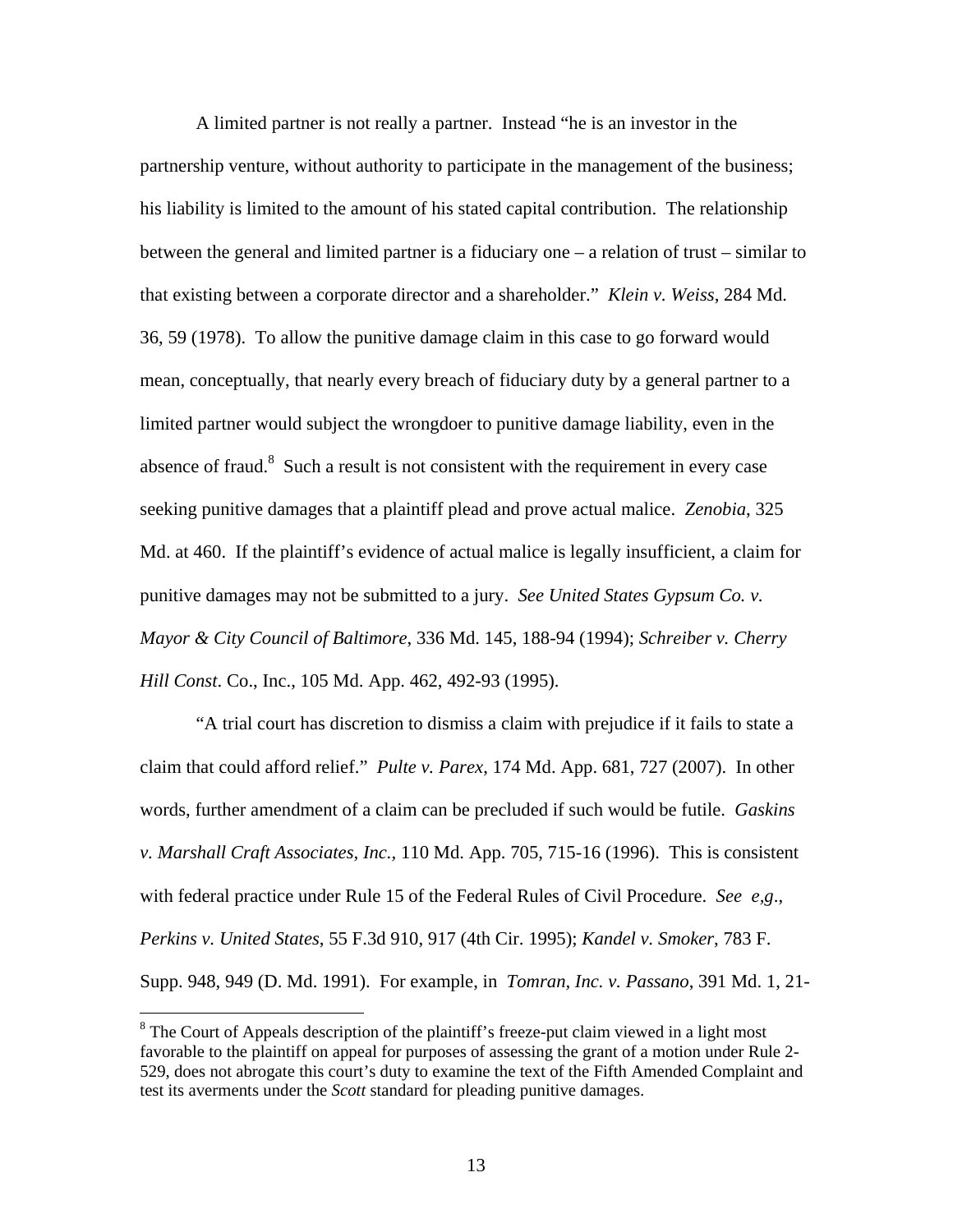22 (2006), in which the Court of Appeals, after affirming the merits of a dismissal, held that the circuit court did not err in denying the post-dismissal amendment of the complaint because the proffered amendment did not cure the underlying legal defect.

The Fifth Amended Complaint will be dismissed with prejudice and without leave to amend. $9$ 

## **III. Counts Six and Seven of the Fourth Amended Complaint**

 In view of the court's ruling on the Fifth Amended Complaint, the operative pleading is now the Fourth Amended Complaint. *See* P. NIEMEYER & L. SCHUETT, MARYLAND RULES COMMENTARY 251 (3d ed. 2003). The defendants seek dismissal of Counts Six and Seven of that complaint. The plaintiff objects, contending that this court may decree dissolution and disassociation, and that, in any event, the defendants have waived their objections to these counts.

Count Six of the Fourth Amended Complaint seeks the judicial dissolution of SMC-United Industrial Limited Partnership ("SMC") under D.C. Code § 33-108.01, a provision of the District of Columbia Revised Uniform Partnership Act.<sup>10</sup> Count Seven seeks the dissociation of Alloy and Farshey under D.C. Code § 33-106.01(5).

SMC is a limited partnership formed in 1995 under the law of the District of Columbia. The defendants contend that Count Six must be dismissed because venue for

 $9<sup>9</sup>$  To be clear, the court is not saying that a limited partner may never obtain punitive damages on account of a general partner's breach of either its contractual or statutory duty of loyalty. *See Gotham Partners, L.P. v. Hallwood Realty Partners*, *L.P*., 817 A.2d 160, 175 (Del. 2002)(discussion of remedies available to the chancellor when it finds a breach of the duty of loyalty in the context of a limited partnership).

 $10$  Count Four of the Third Amended Complaint requested dissolution under the court's general equity powers, not some specific statutory grant of authority. That complaint was dismissed before the first trial.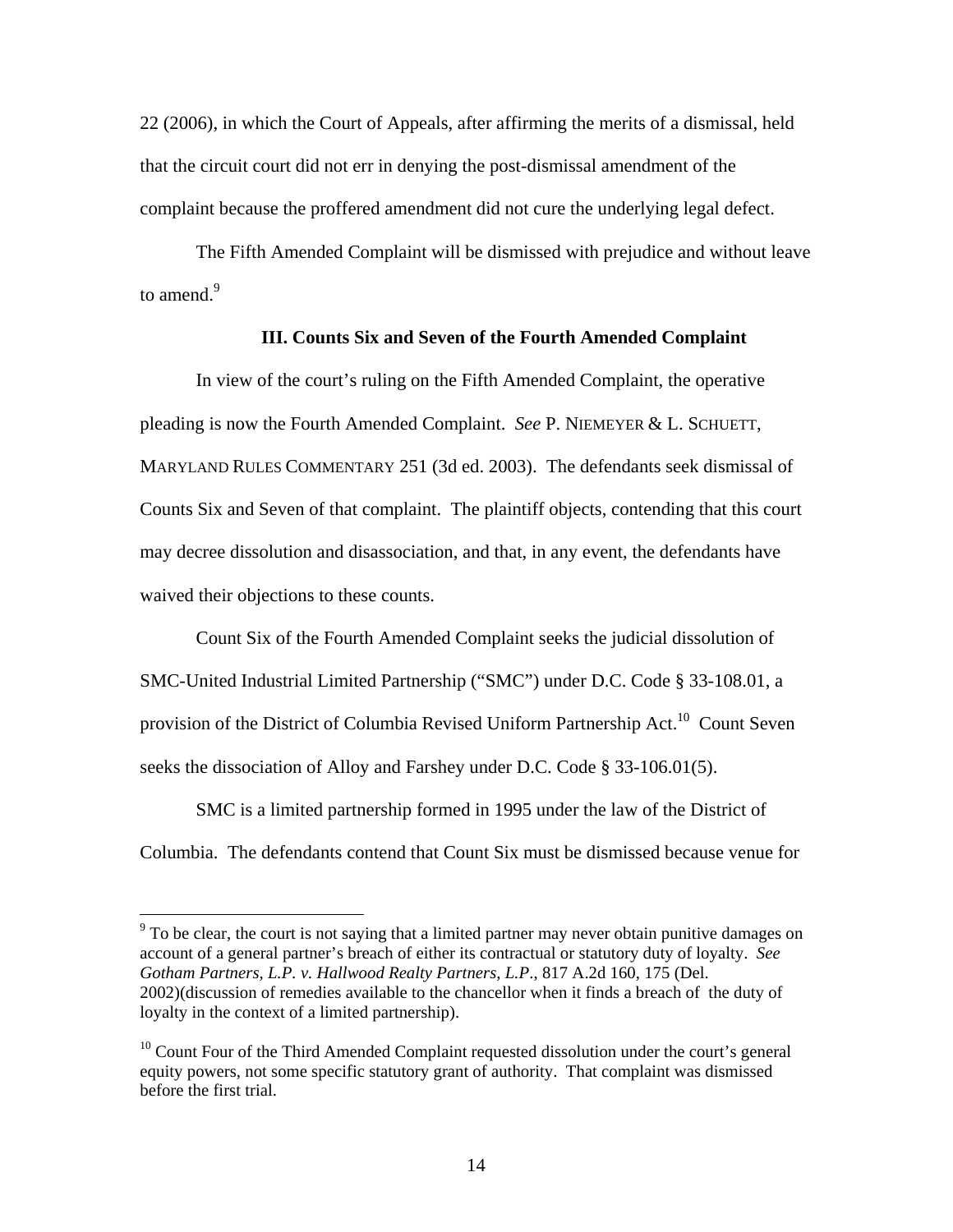such action lies solely with the Superior Court of the District of Columbia. The applicable provision of the District of Columbia's Revised Uniform Limited Partnership Act provides:

On application by or for a partner, *the Superior Court of the District of Columbia* may decree dissolution of a limited partnership whenever it is not reasonably practicable to carry on the business in conformity with the partnership agreement.

D.C. Code § 33-208.02 (emphasis added). The comparable Maryland limited

partnership provision similarly provides:

On application by or for a partner, *the circuit court of the county in which the principal office of the limited partnership is located* may decree dissolution of a limited partnership whenever it is not reasonably practicable to carry on the business in conformity with the partnership agreement.

§ 10-802 of the Corporations & Associations Article (emphasis added).<sup>11</sup>

In contrast with general partnerships, corporations and limited partnerships are

creatures of statute (or royal decree)<sup>12</sup> and did not exist as separate entities (apart from

the members) at common law. *See Louis K. Liggett Co. v. Lee*, 288 U.S. 517, 548-67

(1933). Consequently, corporations and limited partnerships may be created only upon

compliance with certain statutory terms, and they are highly regulated in the state of their

formation. D. Vagts, BASIC CORPORATION LAW 19-24 (2d ed. 1979). Importantly, like

corporations, "[t]he limited partnership is a statutory creation." H. Henn, CORPORATIONS

77 (1974).

 $\overline{a}$  $11$  In contrast, both the District of Columbia general partnership statute and Maryland's general partnership statute merely require resort to a court of competent jurisdiction, not any particular tribunal, for the dissolution of a general partnership. *See* D.C. Code §33-801.01(5); § 9A-801(5) of the Corporations & Associations Article.

 $12$  W. Blackstone, COMMENTARIES OF THE LAWS OF ENGLAND ch. 18 (6th ed. 1774).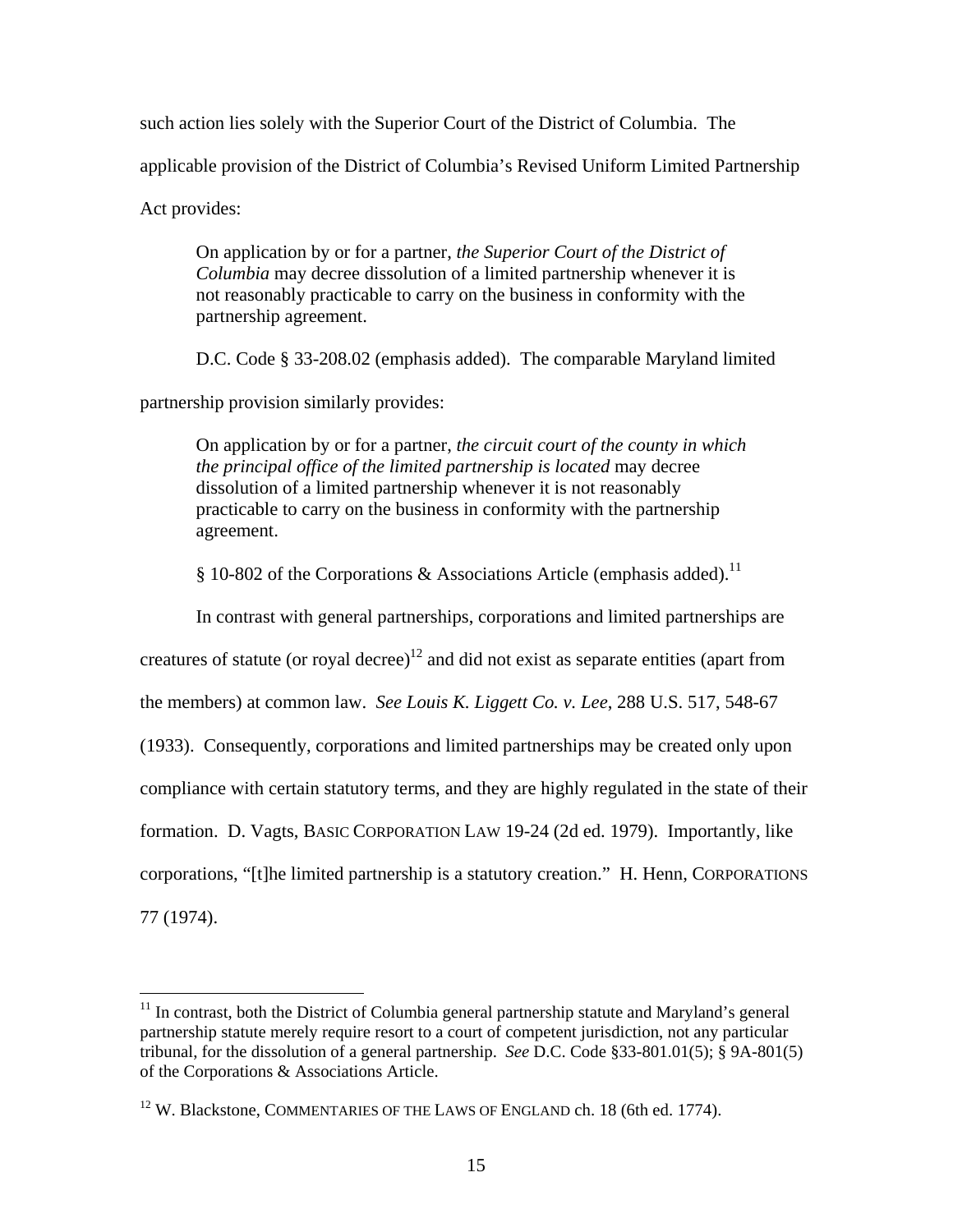General partnerships are easily dissolved and as such does not ordinarily require judicial intervention. *See* § 9A-801 of the Corporations & Associations Article. On the other hand, corporations, being purely creatures of statute, usually require judicial intervention in order to cease to exist. The same generally is true with limited partnerships, absent the consent of all partners or conformity with the terms of the limited partnership agreement. *See* § 10-801 of the Corporations & Associations Article.

The judicial dissolution of a corporation is an extraordinary event. *Lerner v. Lerne*r, 306 Md. 771, 789-90 (1986). Absent an enabling statute, "a court of chancery has no jurisdiction to decree the dissolution of a corporation on application of a shareholder." *Turner v. Flynn & Emrich Co*., 269 Md. 407, 410 (1973). Thus, the power to dissolve is granted solely by statute (absent some extraordinary circumstance), and the Court of Appeals has made it quite clear that the circumstances under which a court will dissolve a corporation are limited. *Renbaum v. Custom Holding, Inc*., 386 Md. 28, 47-51 (2005); *see also Edenbaum v. Schwarcz-Osztreicherne*, 165 Md. App. 233, 254-61 (2005). So too are (or should be) the circumstances under which a court will dissolve a limited partnership.

This court recognizes that the Court of Special Appeals noted that judicial dissolution was a possible remedy if the plaintiff proved a breach of fiduciary duty by the general partner resulting in a "freeze-out" or other oppressive conduct. *See Alloy*, 179 Md. App. at 317. But in making this observation, the intermediate appellate court did not hold that a Maryland court was the appropriate forum for a dissolution proceeding. It simply noted the general availability of the remedy under D.C. Code  $\S 33-108.01(5)(B)$ , the District of Columbia statute dealing with general partnerships. The Court of Special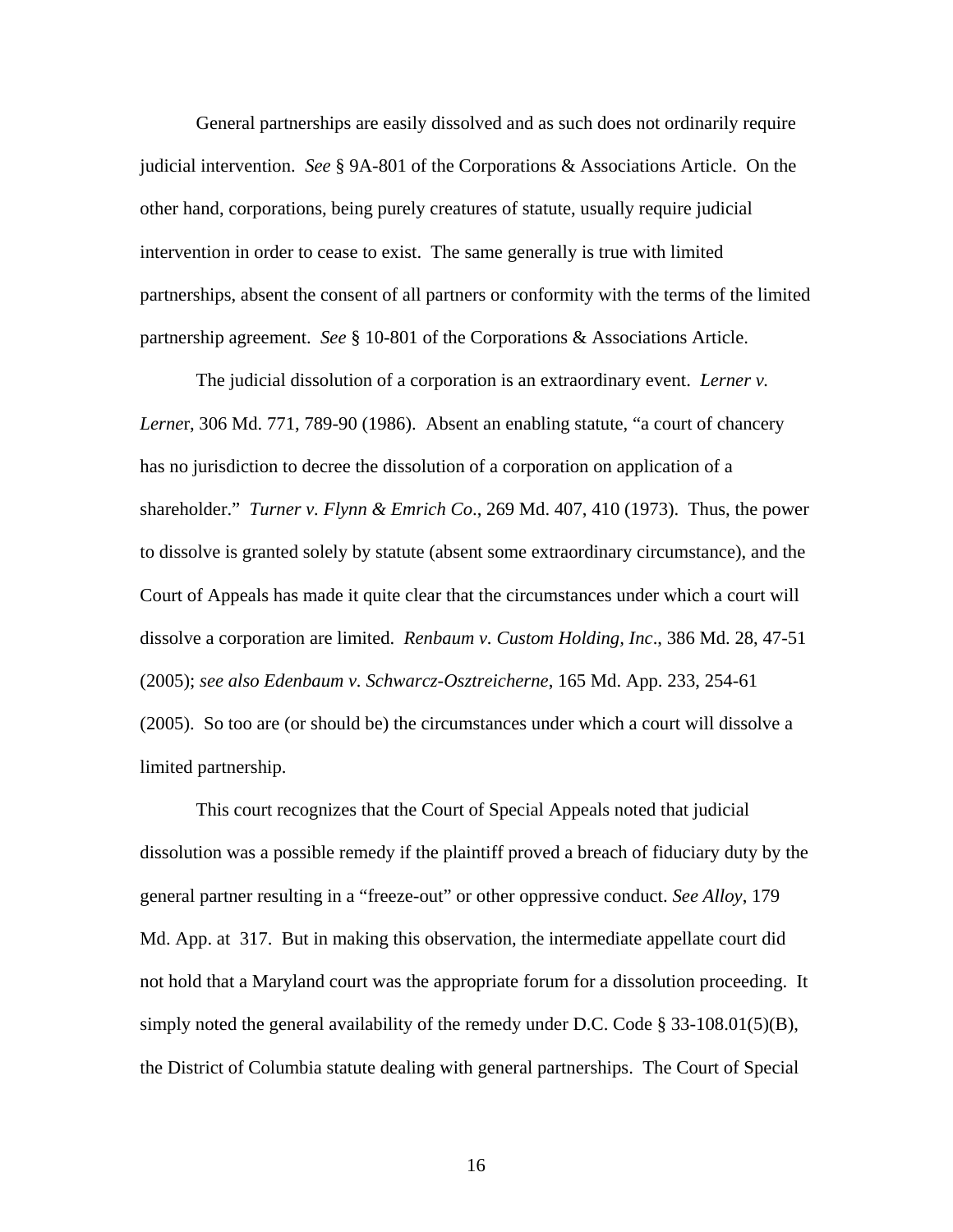Appeals did not discuss the specific provision in the District of Columbia Code regarding the dissolution of limited partnerships. As a consequence, it did not rule on the precise question now before this court.

 The applicable principles of statutory construction are well settled, including the concept that a "statute must be read so that no word, clause, sentence, or phrase is rendered superfluous or nugatory." *Comptroller v. Science Applications Int'l Corp.*, 405 Md. 185, 198 (2008). As Chief Judge Bell recently reiterated, "when the meaning of a word or phrase in a constitutional or statutory provision is clear and unambiguous, this Court will give that word or phrase its plain and ordinary meaning, not one that is different from how it is plainly understood." *Mayor & City Council of Baltimore v. Clark*, 404 Md. 13, 33-34 (2008). *See also Dodds v. Shamer*, 339 Md. 540, 554 (1995)(refusing to construe a statute, specifically applicable to only four counties, to apply to other counties).

 A Maryland court may "intervene" in the affairs of a District of Columbia limited partnership, as long as it applies the law of the District of Columbia. S*ee Storetrax.com v. Gurland*, 397 Md. 37, 52 (2007). However, as the Court of Appeals held in the context of corporate dissolution, "when a statutory remedy is available, the complainant must bring himself within the express terms of the act." *Turner*, 269 Md. at 410. Given the clear language of the statute, the court holds that the specific statutory remedy of dissolution of a limited partnership has been remitted by the District of Columbia City Council (with the approval of Congress) solely to the Superior Court of the District of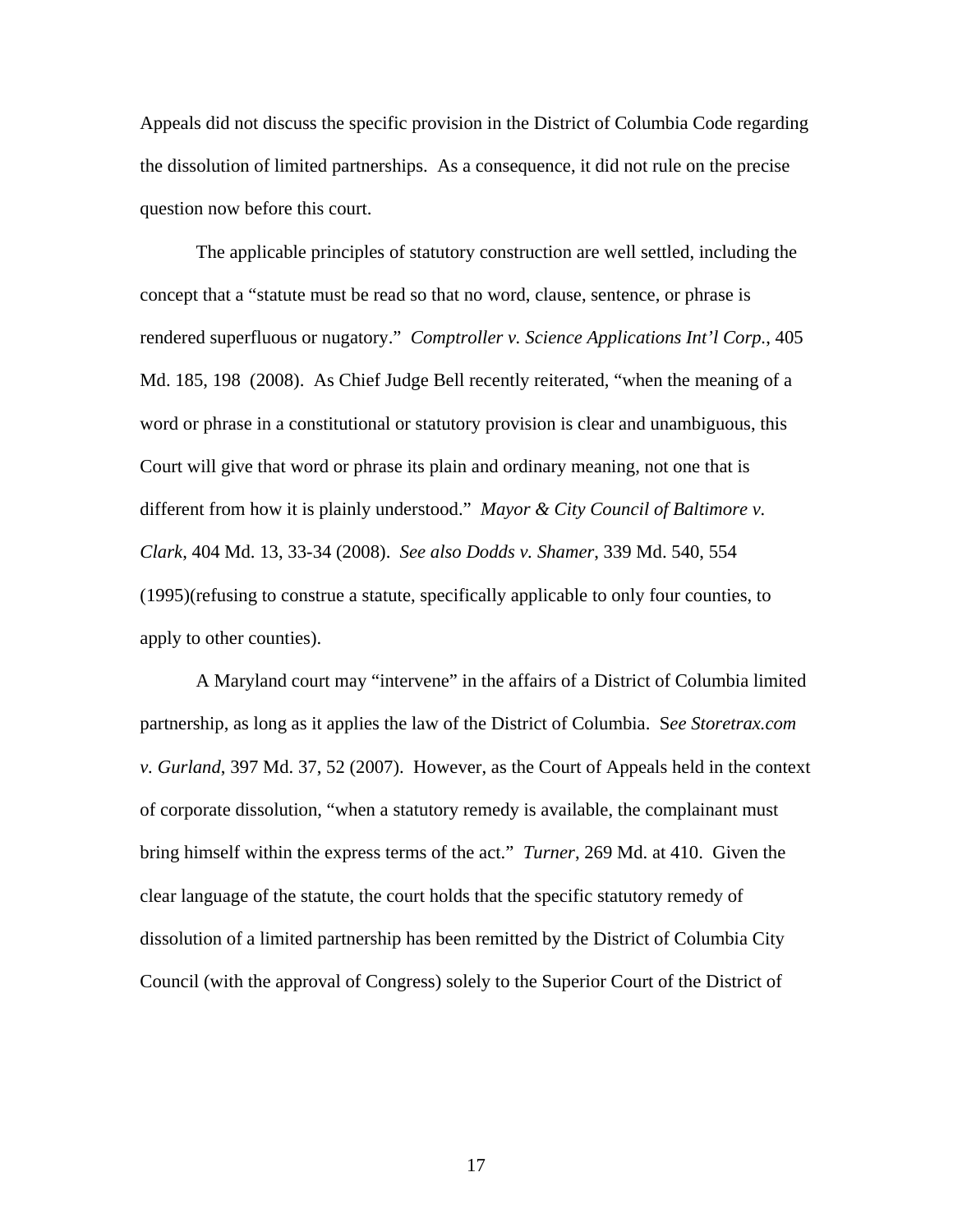Columbia. Any contrary conclusion would render the plain language of D.C. Code § 33-  $208.02$  meaningless.<sup>13</sup>

Count Seven of the Fourth Amended Complaint, which seeks dissociation of Alloy and Farshey, is problematic.<sup>14</sup> The concept of disassociation of a partner did not exist at common law. The term was introduced in the model Revised Uniform Partnership Act. The term was used "to denote the change in the relationship caused by a partner's ceasing to be associated in the carrying on of the business," but not the dissolution of the entity. UPA 2001, Prefatory Note, 6 U.L.A. 164 (2001). Under the Revised Uniform Partnership Act, "the dissociation of a partner does not necessarily cause a dissolution and the winding up of the business of the partnership." *Id.* In contrast, at common law, and under the original model act, the withdrawal or removal of any partner of the partnership generally resulted in the termination of the entity. This new concept is based on the "entity theory of partnership" which, akin to that applicable to corporations, allows for the survival of the entity despite the removal or withdrawal of a partner. See D.C. Code § 33-102.01; § 9A-201, Corporations and Associations Article.<sup>15</sup>

 $13$  The defendants did not waive any right to seek to dismiss Count Six or Count Seven of the Fourth Amended Complaint. The Fourth Amended Complaint asserts claims different from those asserted in either the Second Amended Complaint or the dismissed Third Amended Complaint. Hence, the waiver discussion in cases such as *Pacific Mortgage and Investment Group, Ltd. v. Horn*, 100 Md. App. 311, 323 (1994), is inapplicable. Moreover, D.C. Code §33-208.02 is more than simply a venue provision, added for the convenience of a party; it is a legislative directive regarding where a particular type of statutory proceeding must take place, *i.e*., subject matter jurisdiction, which may be raised at any time. Rule 2-324(b).

 $14$  Disassociation of a partner is a matter sounding in equity and is to be decided by the court, not a jury. *See Jim Coleman Automotive of Frederick, LLC v. Oakes*, 2008 WL 2400866 (Md. Cir. Ct. 2008) (discussing when claims must be tried to a jury).

<sup>&</sup>lt;sup>15</sup> The adoption of the entity theory, as opposed to the common law aggregate theory, has had several significant effects on the law of partnerships, including effects on personal jurisdiction,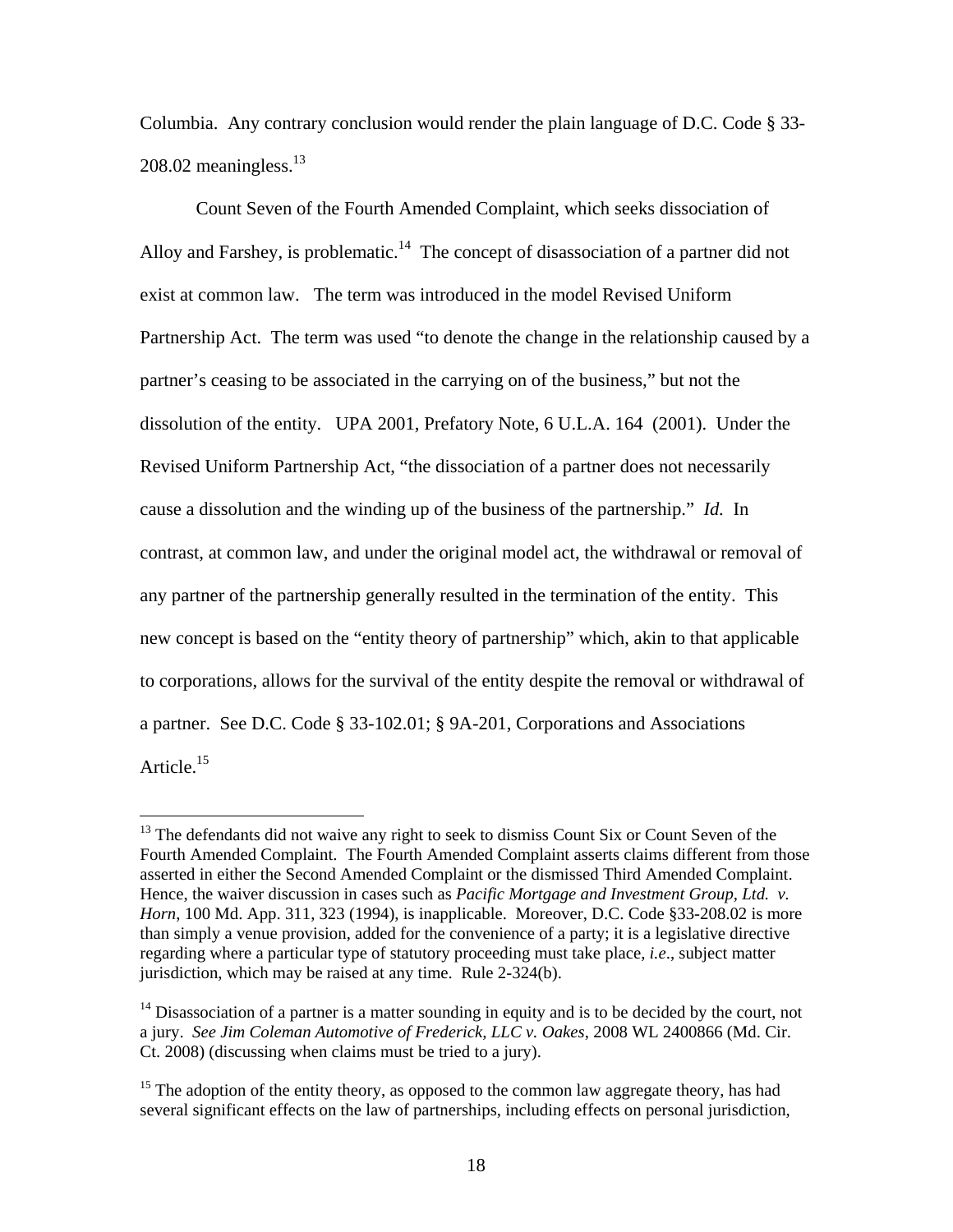There is no specific provision in the Revised Uniform Limited Partnership Act (1976) (which has been adopted by the District of Columbia) which provides for judicial dissociation of a partner from a limited partnership. The Court of Special Appeals commented in *Alloy*, 179 Md. App at 279 n.15, that the District of Columbia Revised Uniform Partnership Act applies to some extent to limited partnerships. The "linkage" provisions the Court mentioned provides: "[e]xcept as provided in this chapter or in the partnership agreement, a general partner of a limited partnership shall have the rights and powers and is subject to the restrictions and liabilities of a partner in a partnership without limited partners." D.C. Code § 33-204.03(a). Although this court is bound by the holdings of the intermediate appellate court in *Alloy*, it is not bound by *dicta*. There was no discussion by the Court of Special Appeals that a Maryland trial court could, or could not, judicially disassociate partners (general or limited) from a District of Columbia limited partnership. Nor did the intermediate appellate court hold that any trial court could disassociate a partner from any limited partnership, be it formed in Maryland or elsewhere. Nonetheless, this court agrees with the Court of Special Appeals' assertion that some portions of the law regarding general partnerships are applicable to limited partnerships. *See*, *Alloy*, 179 Md. App at 279 n. 15.

 The Uniform Limited Partnership Act was originally drafted in 1916 and revised on multiple occasions. The District of Columbia has enacted the 1976 version of the Revised Uniform Limited Partnership Act which is relatively short and has multiple gaps

termination and transfer of partnership property. *See, e.g., Wildwood Medical Center, L.L.C. v. Montgomery* County, 405 Md. 489, 501-03 (2008); *Republic Properties Corp. v. Mission West Properties, LP*., 391 Md. 732, 744 (2006); *Creel v. Lilly*, 354 Md. 77, 89-91 (1999). *Cf. First American Corp. v. Price Waterhouse, LLP*, 154 F.3d 16, 19 (2d Cir. 1998)(under aggregate theory, in-state service upon a general partner is sufficient to confer personal jurisdiction over the partnership).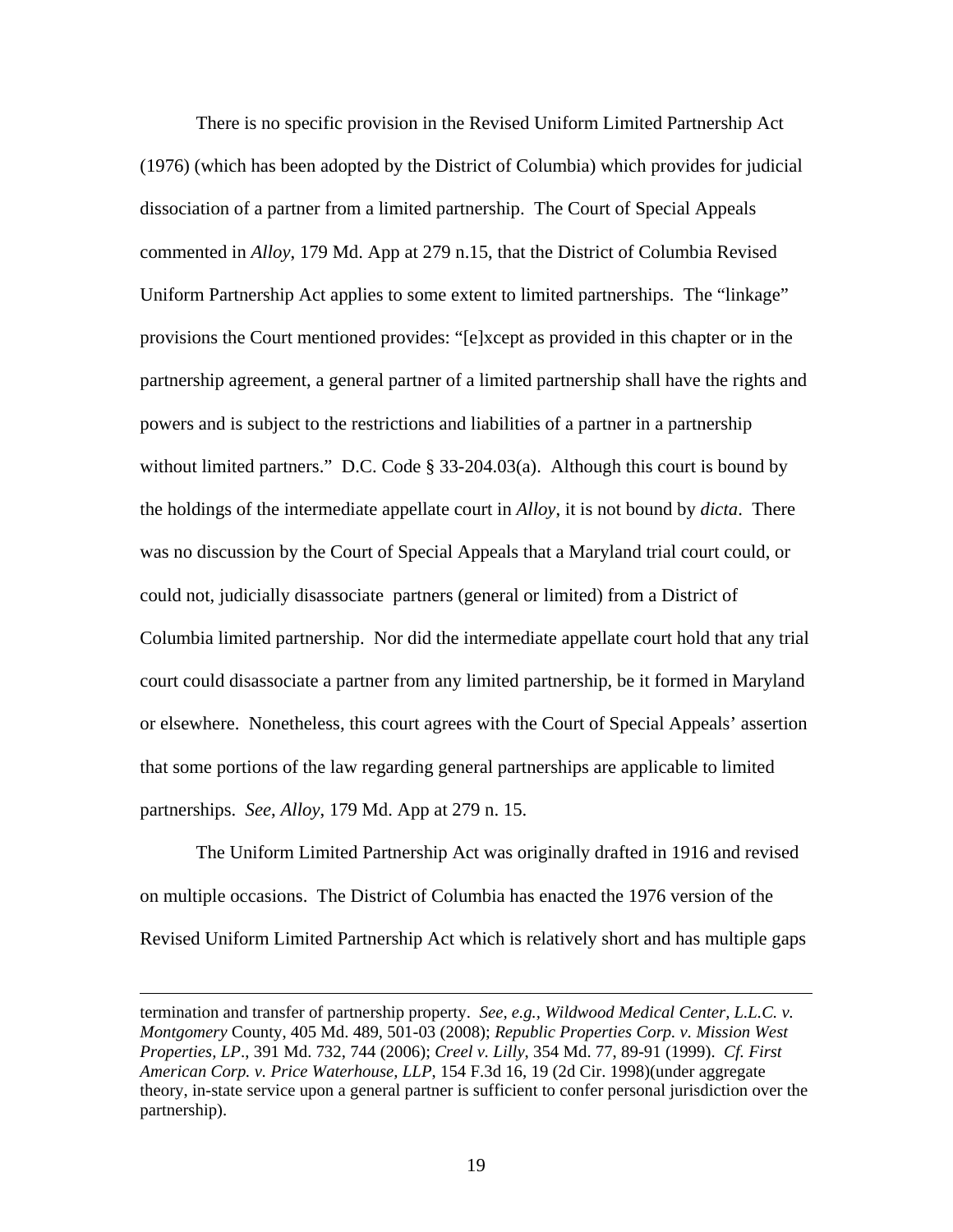in its application. The Revised Uniform Limited Partnership Act (1976) uses provisions from the Revised Uniform Partnership Act (RUPA) as a gap-fillers. This effectively "links" the Revised Uniform Limited Partnership Act (1976) to RUPA, thus allowing limited partnerships to borrow certain remedies found in RUPA which are not specifically enumerated in the Revised Uniform Limited Partnership Act (1976).

The linkage of the two statutes has created confusion and difficulty in their application prompting a revision of the Revised Uniform Limited Partnership Act (1976) in 2001 with the specific intent to "de-link" the two statutes.<sup>16</sup> According to the prefatory note to the RULPA (2001),

The new Limited Partnership Act is a "stand alone" act, "de-linked" from both the original general partnership act ("UPA") and the Revised Uniform Partnership Act ("RUPA"). To be able to stand alone, the Limited Partnership incorporates many provisions from RUPA and some from the Uniform Limited Liability Company Act ("ULLCA"). As a result, the new Act is far longer and more complex than its immediate predecessor, the Revised Uniform Limited Partnership Act ("RULPA").

ULPA 2001, Prefatory Note, 6A U.L.A. 326 (2003). It seems clear that the 2001 revisions to the Revised Uniform Limited Partnership Act effectively de-linked it from the RUPA, but the District of Columbia has yet to enact the 2001 revisions. Therefore, in the District of Columbia, at least, the Revised Uniform Limited Partnership Act (1976) and the RUPA are still linked to some degree.

According to RUPA, a partner's dissociation may occur "by judicial

 $\overline{a}$ 

determination." D.C. Code § 33-106.01(5). This court concludes that such a judicial

<sup>16</sup> *See e.g.*, Elizabeth S. Miller, *Linkage and Delinkage: A Funny Thing Happened to Limited Partnerships When the Revised Uniform Partnership Act Came Along,* 37 SUFFOLK U. L. REV. 891 (2004*)*; Larry E. Ribstein, *Linking Statutory Forms*, 58 LAW & CONTEMP. PROBS. 187 (1995); Allan W. Vestal, *A Comprehensive Uniform Limited Partnership Act? The Time Has Come,* 28 U.C. DAVIS L. REV. 1195, 1198-1202 (1995).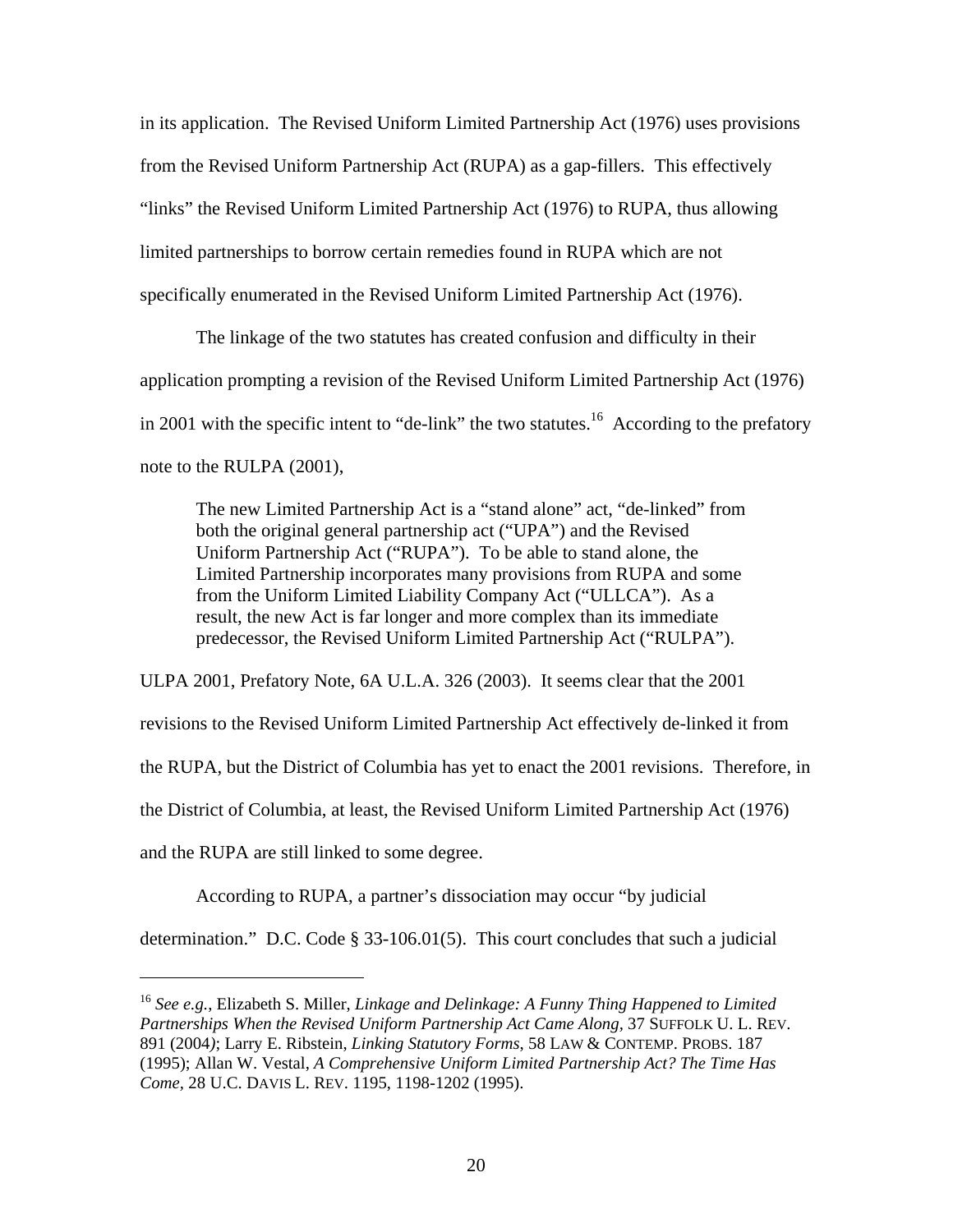determination should occur, if at all, in the District of Columbia Superior Court. That tribunal is better suited to decide the complex legal issues surrounding the juxtaposition of District of Columbia limited partnerships and general partnerships and to interpret that jurisdiction's statutes. For example, it is possible that the dissociation provision of the general partnership statute does not even apply to general partners in a District of Columbia limited partnership through linkage because the Revised Uniform Limited Partnership Act (1976) has an express provision concerning assignment of all of a partner's (defined to mean either a limited or general partner) "partnership interest." *See*  D.C.  $\S 33-207.02$ <sup>17</sup> Also, section 33-204.02 of the Revised Uniform Limited Partnership Act (1976), entitled "Ceasing to be a General Partner," provides a number of ways in which a general partner can be removed from his or her position, but this section does not include dissociation as a remedy.<sup>18</sup> In short, it is not all together clear that a general partner of a limited partnership can be dissociated except, of course, through the application of a contract provision in the limited partnership agreement,  $19$  but this is an issue for the District of Columbia Superior Court.<sup>20</sup>

Additionally, there is a substantial difference between dissociating a partner of a general partnership and dissociating a general partner of a limited partnership. In a

<sup>17</sup> *See* Yong Wu & Thomas Earl Geu, *The New PRC Limited Partnership Enterprise Law and the Limited Partnership Law of the United States: A Selective Analytical Comparison*, 25 UCLA PAC. BASIN L.J. 133, 148-149 (2007).

 $18$  Section 603 of RULPA (2001) specifically provides for involuntary disassociation, whereas section 402 of RULPA (1976) does not mention disassociation.

 $19$  Lest the reader have any lingering doubt whether serious questions are raised about the interplay between the District of Columbia's versions of the model general and limited partnership statues, and the overlay of equity, see Vice Chancellor Strine's thoughtful discussion of Delaware partnership law in H*illman v. Hillman*, 910 A.2d 262 (Del. Ch. 2006).

<sup>20</sup> *See* D.C. Code § 33-204.02 (which includes no mention of dissociation as an option to "cease being a general partner").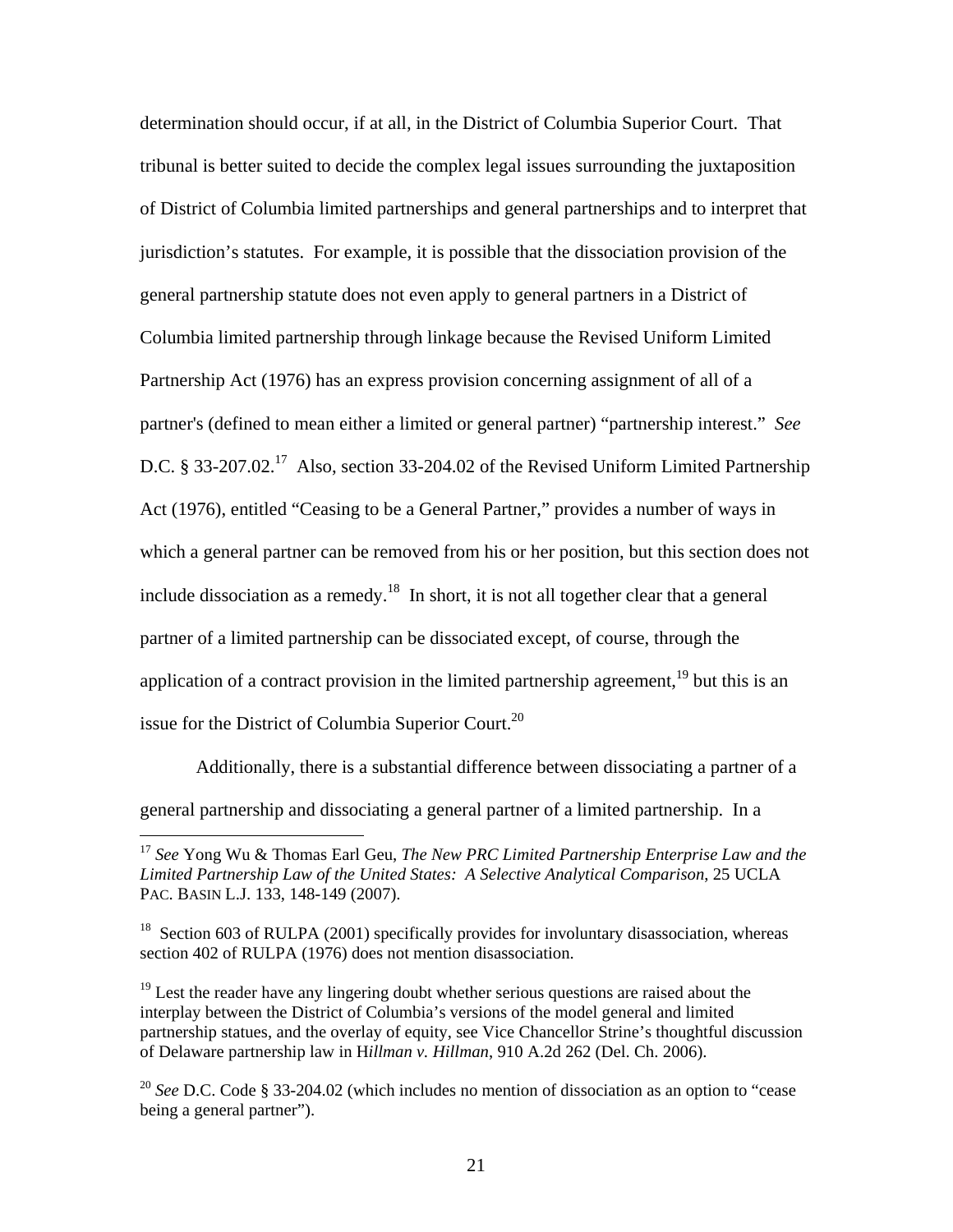general partnership, the removal of a partner can have little or no effect on the continuation of the partnership, but the dissociation of a general partner of a limited partnership likely could create terminal results, such as dissolution and liquidation. The District of Columbia is the more appropriate forum to decide if, how and when the RUPA should fill gaps in the District of Columbia's Revised Uniform Limited Partnership Act (1976) affecting the termination of a limited partnership. This intention is evidenced by the requirement that the District of Columbia be the tribunal for terminal issues regarding limited partnerships.

 As detailed above, dissolution of a District of Columbia limited partnership should occur in the District of Columbia Superior Court and be subject to appellate review by the District of Columbia Court of Appeals. It only seems logical to conclude that any attempt to dissociate a general partner of a limited partnership should occur in the District of Columbia Superior Court because the resulting effect could be dissolution or, at the very least, a dramatic alteration of the rights among partners, including the right to operate and control the entity's business.

#### **IV. The Defendants' Counterclaim**

The plaintiff has moved to dismiss the defendants' counterclaim, filed on November 10, 2008, seeking a declaration that the plaintiff must indemnify the defendants for certain costs and requesting a money judgment of \$2 million.

According to the plaintiff, the counterclaim must be dismissed because it is baseless. In addition, the plaintiff asserts that any claim founded upon the Estoppel Certificate is time-barred, as the claim was previously rejected by the plaintiff on October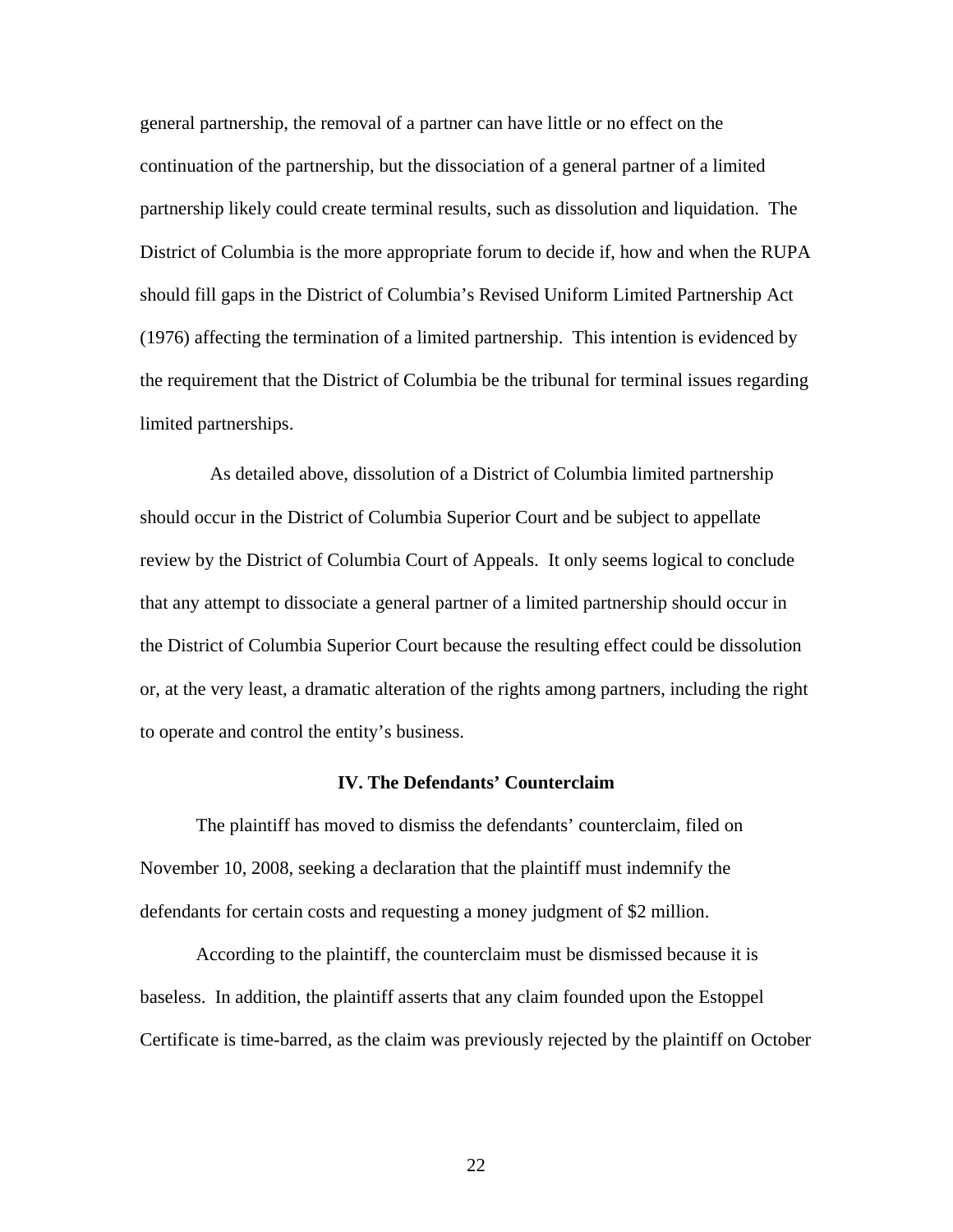10, 2005, which would mark the date of any alleged breach. The plaintiff does not contend that a claim under Article XXII of the Partnership Agreement is time-barred.

The defendants disagree, arguing that the plaintiff's breach of its obligations under the Estoppel Certificate is a continuing wrong and that its claims under both instruments are legally sufficient.

The defendants' claims under the Estoppel Certificate are not time barred to the extent that they arose after October 2005. Maryland recognizes the continuing wrong theory. Consequently, "where a contract provides for continuing performance over a period of time, each successive breach of that obligation begins the running of the statute of limitations anew, with the result being that accrual occurs continuously and a plaintiff may assert claims for damages occurring within the statutory period." *Singer Co. v. Baltimore Gas & Electric Co*., 79 Md. App. 461, 475 (1989). This rule applies to claims for money damages as well as requests for declaratory relief. *Commercial Union Ins. Co. v. Porter Hayden*, 116 Md. App. 605, 656-59 (1997).

The defendants' Counterclaim sets out detailed factual allegations which, if true, likely would entitle them to the monetary and declaratory relief they seek. The Counterclaim describes the contractual promises made in both Article XXII of the December 1985 Partnership Agreement and in paragraph 3 of the June 1994 Estoppel Certificate, as well as how the plaintiff allegedly failed to abide by its contractual obligations and promises to indemnify the defendants from certain losses. The indemnity provisions of the agreements at issue are sufficiently broad to cover the conduct alleged in the Counterclaim. *See Moses-Ecco Co. v. Roscoe-Ajax Corp*., 320 F.2d 685 (D.C. Cir. 1963).